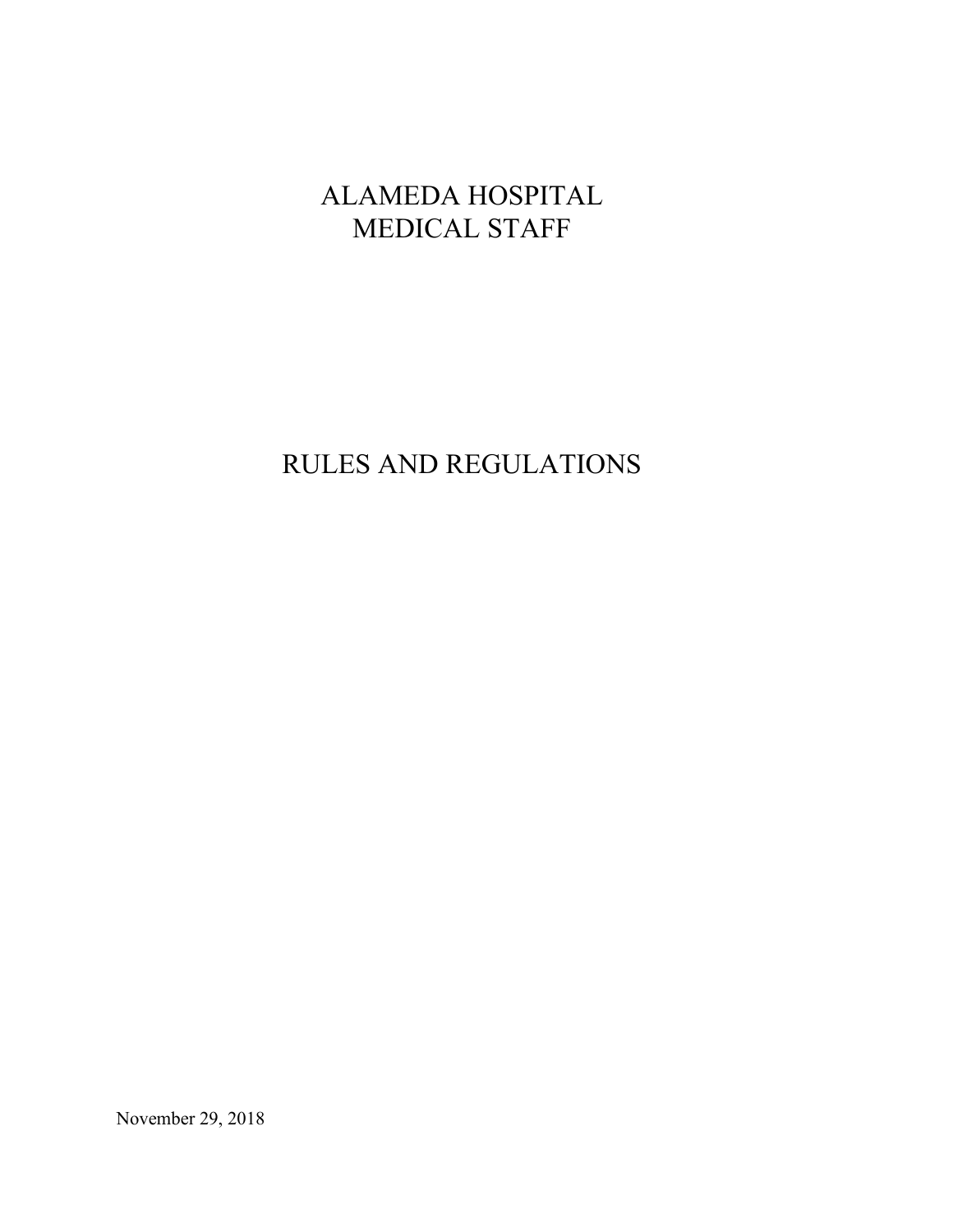# **RULES AND REGULATIONS**

# **OF THE MEDICAL STAFF OF ALAMEDA HOSPITAL**

# **TABLE OF CONTENTS**

| <b>ARTICLE I</b>    |                                                    | $\mathbf{1}$ |
|---------------------|----------------------------------------------------|--------------|
| <b>ARTICLE II</b>   |                                                    | 1            |
| <b>ARTICLE III</b>  |                                                    | 2            |
| <b>ARTICLE IV</b>   |                                                    | 3            |
| <b>ARTICLE V</b>    |                                                    |              |
| <b>ARTICLE VI</b>   |                                                    | 5            |
| <b>ARTICLE VII</b>  |                                                    | 8            |
| <b>ARTICLE VIII</b> |                                                    | 8            |
| <b>ARTICLE IX</b>   |                                                    | 9            |
| <b>ARTICLE X</b>    |                                                    | 12           |
| <b>ARTICLE XI</b>   |                                                    | 13           |
| <b>ARTICLE XII</b>  |                                                    | 13           |
| <b>ARTICLE XIII</b> | REQUIREMENTS FOR PROFESSIONAL LIABILITY INSURANCE. | 14           |
| <b>ARTICLE XIV</b>  |                                                    |              |
| <b>ARTICLE XV</b>   |                                                    |              |
| <b>ARTICLE XVI</b>  |                                                    | 14           |
| <b>ARTICLE XVII</b> |                                                    | 14           |
|                     |                                                    |              |
| <b>ARTICLE XIX</b>  | DISTRIBUTION OF THE RULES AND REGULATIONS22        |              |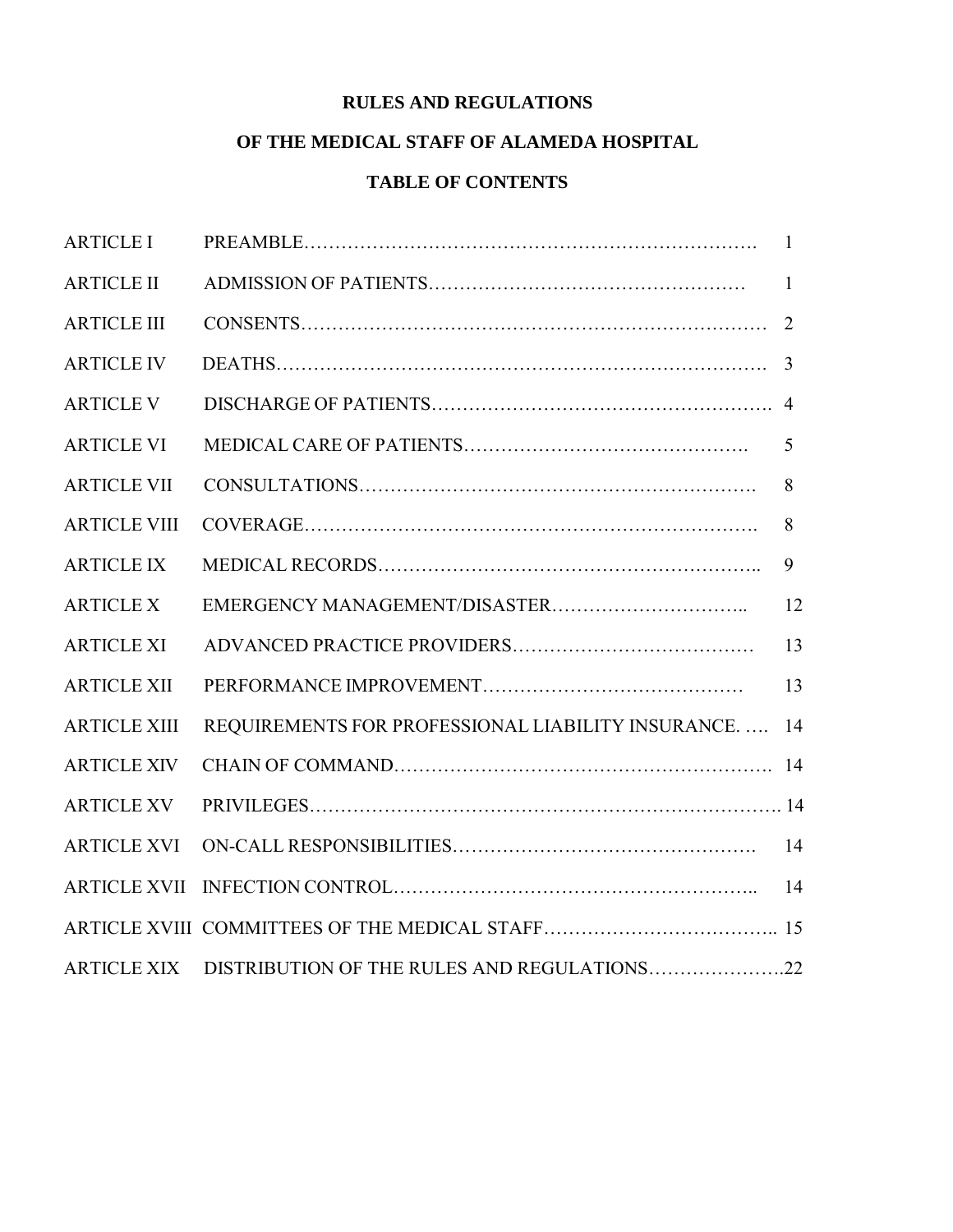## **RULES AND REGULATIONS OF THE MEDICAL STAFF AT ALAMEDA HOSPITAL**

#### **ARTICLE I - PREAMBLE**

All terms used in these Rules and Regulations shall have the same meaning as used in the Medical Staff Bylaws, unless otherwise herein defined.

#### **ARTICLE II - ADMISSION OF PATIENTS**

#### **2.1 General**

Each patient shall be under the general care and supervision of a member of the Medical Staff and shall be admitted to the department which has expertise in the treatment of the disease which necessitated admission.

#### **2.2 Provisional Diagnosis**

The admitting physician shall provide a provisional diagnosis prior to admission to the hospital.

#### **2.3 Discrimination**

No patient shall be denied admission to the hospital on the basis of race, color, creed, national origin, sex, sexual orientation, disability, or ability to pay.

#### **2.4 Infection Control**

In case of communicable diseases or suspected communicable disease, appropriate isolation and infection control procedures must be followed, and the Infection Control Coordinator must be notified.

#### **2.6 Admission Exceptions**

The Medical Staff shall admit patients except the following:

- 1. Admissions primarily for psychiatric treatment.
- 2. Patients who are dangerous to themselves or to others, who are destructive to property or who are offensive to other patients for psychiatric reasons unless underlying medical condition necessitates admission for stabilization and/or monitoring.
- 3. Patients requiring facilities not available in the hospital.
- 4. Medical patients under the age of fourteen (14) years.
- 5. Emergency surgical patients under the age of fourteen (14) years.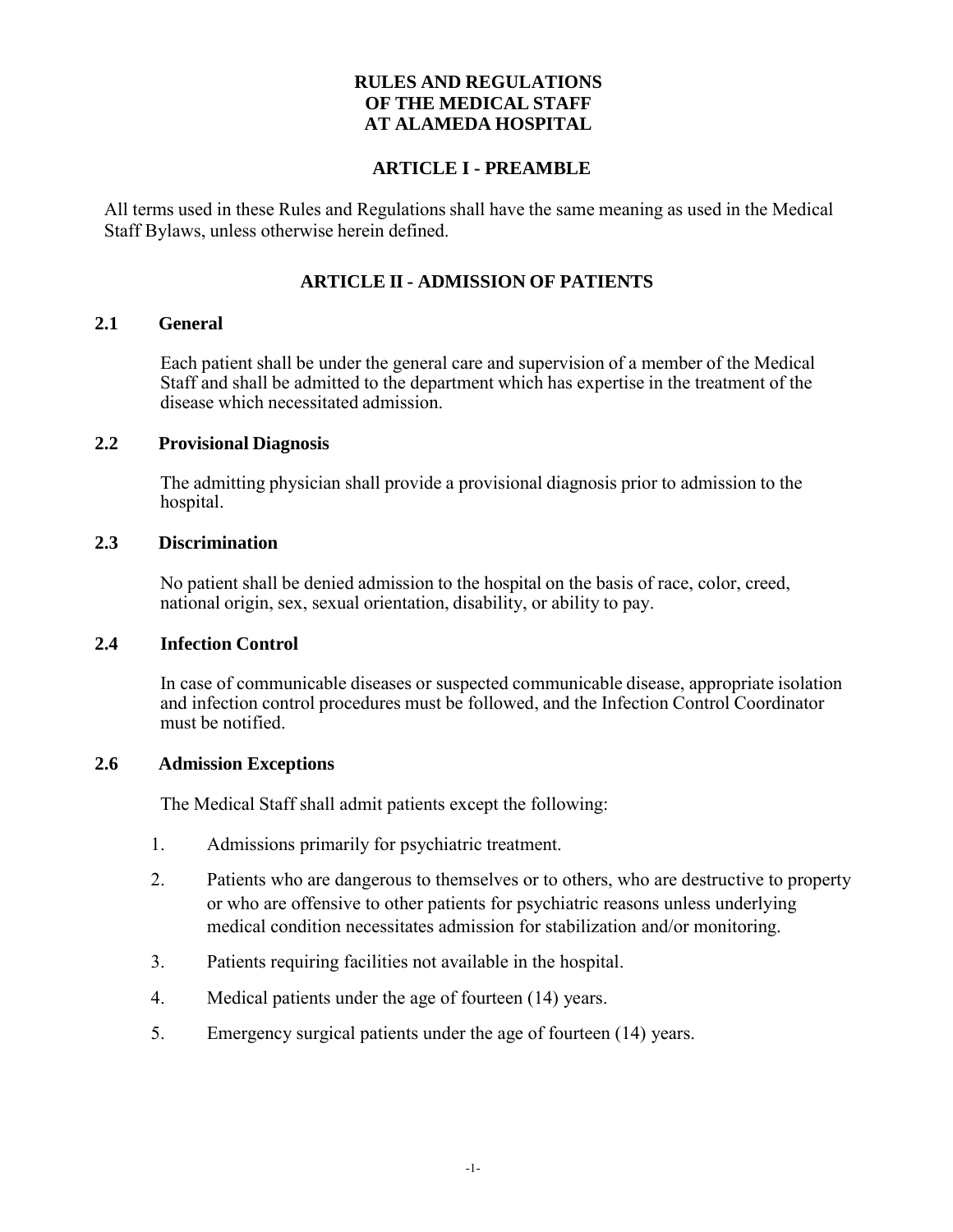## **ARTICLE III- CONSENTS**

## **3.1 Conditions of Admission**

Unless an emergency exists Consent for Treatment/Conditions of Admission Form signed by the patient or the patient's surrogate decision-maker shall be obtained at the time of admission by appropriate hospital personnel. When due to unusual circumstances it is not obtained at such time, it should be obtained as soon as possible after admission.

## **3.2 Informed Consent Defined**

Informed consent is a process whereby the patient, or his or her surrogate decisionmaker, is given information which will enable him or her to reach a meaningful, informed decision regarding whether to give consent for the complex treatment or procedure which is proposed.

**3.2-1** The information provided should include a description of:

- a. the nature of the recommended treatment;
- b. its expected benefits or effects;
- c. the associated risks and possible complications;<br>d any alternative procedures and their expected be
- any alternative procedures and their expected benefits or effects and associated risks and possible complications;
- e. any independent economic interests a physician may have which may influence his or her treatment recommendations; and
- f. risks of not performing the procedure.

## **3.3 Who May Give Informed Consent**

Consistent with any limitations or exceptions provided by law, before any patient undergoes surgery or any complex diagnostic or therapeutic procedure, the responsible practitioner shall obtain the patient's (or if the patient does not have decision-making capacity, the patient's surrogate decision-maker), informed consent to the surgery or procedure.

Discussion of the procedure shall be in lay terms, such that the patient is able to fully comprehend. The hospital shall make all reasonable efforts to provide interpreter services to its non-English speaking, limited English speaking, and deaf patients for informed consent discussions. Whenever the circumstances warrant less than a full informed consent, the practitioner shall fully document those circumstances in the progress notes.

#### **3.4 Physician Documentation of Informed Consent**

- **3.4-1** The physician member involved in securing informed consent shall document in the progress notes of the patient's medical record, their discussions regarding the proposed procedure and whether they secured informed consent.
- **3.4-2** The documentation related to an emergency situation shall be entered in a progress note by the physician and must describe:
	- a. the nature of the emergency;
	- b. the reasons consent could not be secured from the patient or a surrogate decision- maker; and
	- c. the necessity of treatment, including the probable result if treatment would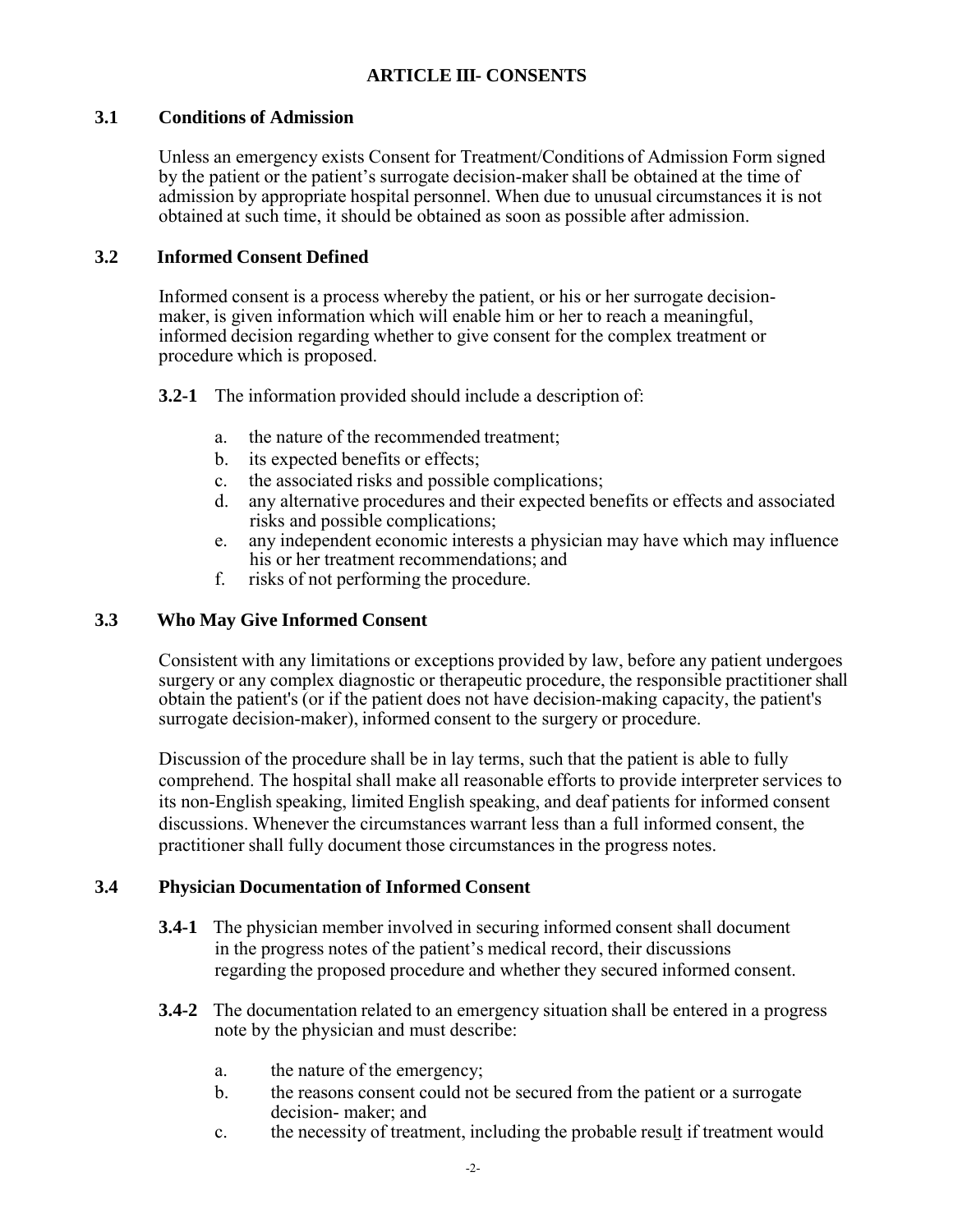have been delayed or not provided.

## **3.5 Particular Legal Requirements**

Special consents must be obtained as required by law. Special consents shall be obtained where required for at least the following: blood transfusions; elective sterilization procedures; hysterectomies; use of investigational drugs or devices; participation in human experimentation; reuse of hemodialysis filters. Special consents for SNF patients must also be obtained, as required by law, for use of psychotropic medications, physical restraints and the prolonged use of a device that may lead to the inability to regain use of a normal bodily function. Special consent must be secured by a physician in the manner specified in the law applicable to these particular procedures. When appropriate, hospital personnel shall verify that appropriate special consent has been obtained. The laws related to special consents are described in the CHA Consent Manual.

- **3.5-1** The attending physician, or designee, is responsible for seeing that consent for the special procedure is secured in the manner required by law, and that required forms, waiting periods, and certifications have been completed.
- **3.5-2** Verification of Authorization for and Consent to Surgery or Special Diagnostic or Therapeutic Procedures Consistent with any limitation or exceptions provided by law, appropriate hospital personnel shall secure the signature of the patient or the patient's surrogate decision-maker on the Verification of Authorization Form and Consent to Surgery or Special Diagnostic or Therapeutic Procedure Form, verifying that the patient's attending practitioner obtained the patient's or the patient's surrogate decision-maker's informed consent to surgery or complex diagnostic or therapeutic procedure.

## **ARTICLE IV - DEATHS**

#### **4.1 Pronouncement of Death**

A physician shall pronounce the patient dead within a reasonable period of time. An authenticated entry of the pronouncement of death must be made in the patient's medical record prior to release of the patient's remains.

#### **4.2 Death Certificate**

A death certificate and copy shall be prepared by the Admissions department for completion by the pathologist after the autopsy. If no autopsy is to be performed, the death certificate is completed by the Admissions department, signed by the physician last in attendance, and sent, via the electronic death record system (EDRS), to the Vital Statistics Department.

## **4.3 Autopsy**

If an autopsy is deemed appropriate, the pronouncing physician shall obtain permission for performance of an autopsy in accordance with the autopsy policy and procedure of the hospital. The persons who may consent to autopsies are identified by California law.

**4.3-1** Except in coroner's cases, all autopsies shall be performed by the hospital pathologist or his or her designee.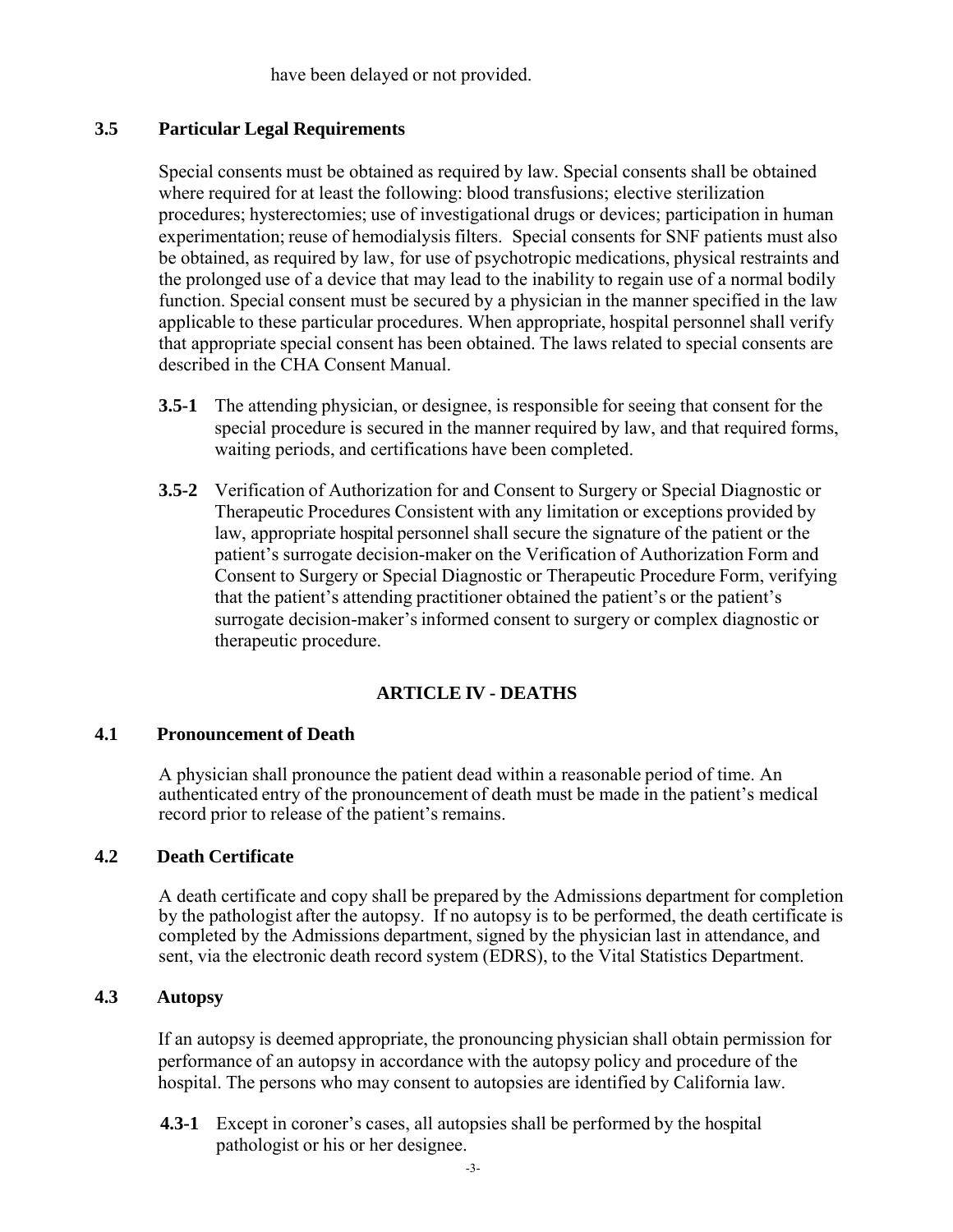**4.3-2** Data from the autopsy may be presented at a department meeting and reviewed as part of the Performance Improvement activities.

# **ARTICLE V - DISCHARGES OF PATIENTS**

## **5.1 Discharges and Transfers**

## **5.1-1** Discharge Planning

The Discharge Planning Policy (hospital and administrative policy) shall be followed for each patient.

- a. Discharge planning begins upon admission and is on-going throughout the patient's stay.
- b. All disciplines are responsible for documenting any discharge instructions provided to the patient, family and/or caregivers.
- c. On discharge, patient's condition and status of current patient problems are assessed and documented in the medical record.

# **5.1-2 Transfers to Other Facilities**

a. No patient shall be transferred or discharged for the purpose of affecting a transfer to another hospital unless arrangements have been made in advance for admission to such hospital and the person legally responsible for the patient has been notified or attempts have been made to notify such person. A transfer or discharge to affect transfer shall not be made if the option of the attending physicians is that such transfer or discharge would endanger the patient's health.

# **5.1-3 Leaving Against Medical Advice (AMA)**

- a. AMA is defined as an inpatient or outpatient who demands to leave or be discharged from the hospital before the completion of treatment or contrary to the advice of the patient's physician.
- b. If a patient indicates that he or she will leave the hospital without a discharge order from the attending physician or designee, the nursing staff shall contact the patient's attending physician or designee to arrange for the patient to discuss his or her plan with the attending physician or designee before the patient leaves.
- c. The attending physician or designee shall discuss with the patient the implications of leaving the hospital against medical advice including the risks involved and the benefits of remaining for treatment, as necessary to meet the standard of informed refusal of treatment. The patient who insists on leaving against medical advice shall be asked to sign the form titled "Leaving the Hospital Against Medical Advice" in the presence of at least one witness. If the patient cannot be located or refuses to sign the form, the nursing staff who witnessed the refusal, shall sign the form and document in the patient's medical record the facts surrounding the patient's departure.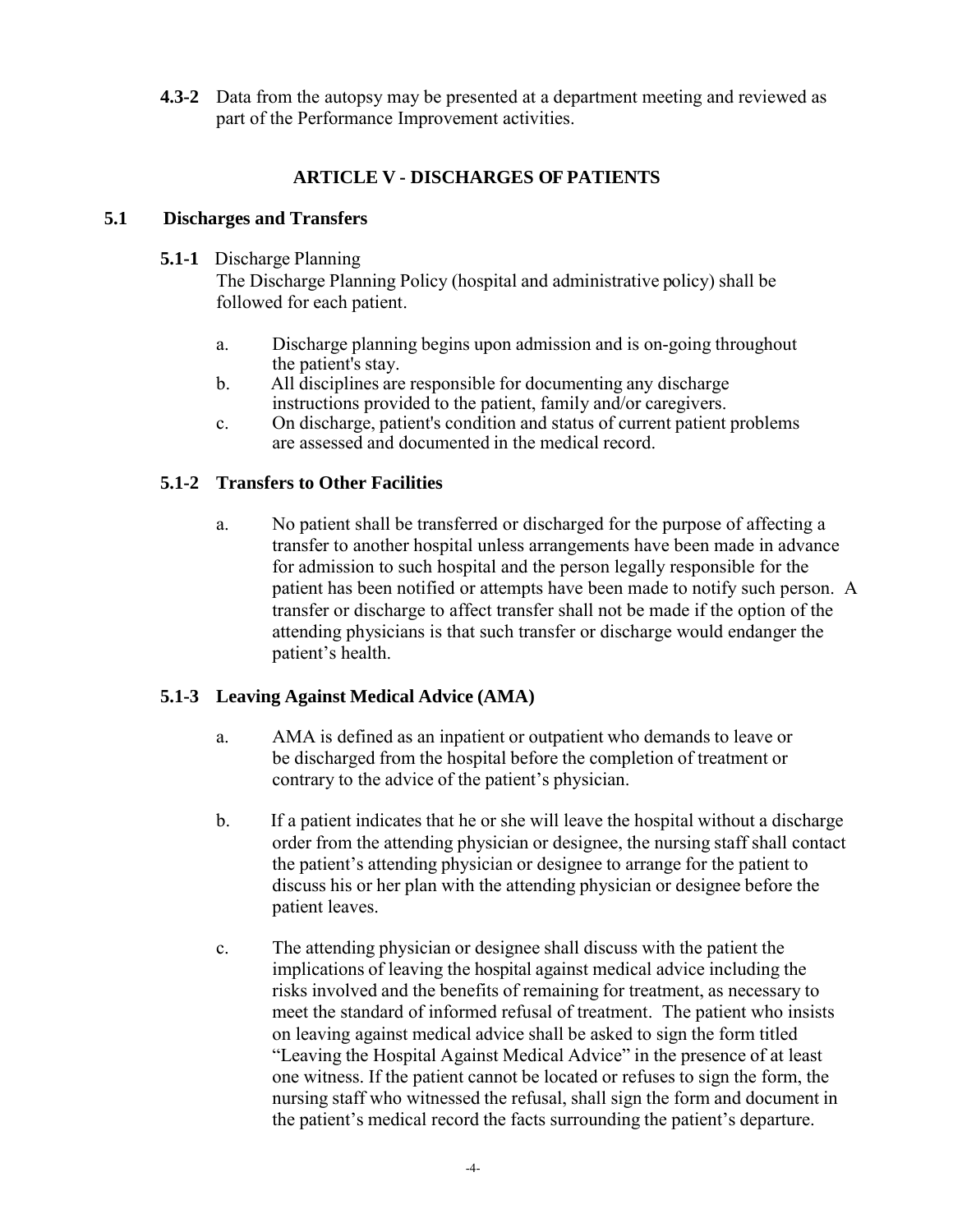## **5.1-4 Absent Without Leave** (**AWOL)/Elopement**

- a. A patient who leaves the hospital without notifying any healthcare worker prior to departure is considered AWOL.
- b. When it has been determined that a patient is AWOL, the immediate area shall be searched and the patient shall be paged overhead. The attending physician or designee will be notified.
- c. Documentation of the circumstances, time and date of the incident shall documented by the nurse in the medical record.

## d. **Elopement (Emergency Department)**

Any patient that has been seen by the Triage Registered Nurse, had a triage assessment initiated and/or been placed in a treatment area but left prior to completion of an evaluation by the Emergency Department provider is deemed to have eloped. The procedure for documentation is pursuant to the Emergency Department Policy and Procedure "Patient Elopement from the Emergency Department".

## **5.1-5 Reporting**

An occurrence report shall be completed when a patient has left against medical advice or is considered to have left AWOL or has eloped. An attempt will be made to notify the patient of known or suspected medical conditions that warrant further follow-up. The contact or attempted contact with the patient will be documented in the progress notes.

# **ARTICLE VI - MEDICAL CARE OF PATIENTS**

## **6.1 Medication Orders**

Drugs shall be ordered by a person lawfully authorized and credentialed to prescribe and shall conform with the United States Pharmacopeia or National Formulary, with the exception of drugs used in bona fide approved clinical investigations or newly approved medications that are not listed but have been approved by an appropriate hospital committee. Exceptions shall be approved by the Medical Executive Committee in accordance with all current applicable regulations.

## **6.2 Review of Drug Orders/Automatic Stop Orders**

- **6.2-1** Each physician is expected to review all medications for all patients regularly to ensure discontinuation of all orders that are no longer needed.
- **6.2-2** Automatic Stop Orders

For reasons of patient safety, certain categories of drugs will automatically be stopped at certain established times according to the hospital policy and procedure.

**6.2-3** The pharmacist shall notify the attending or ordering physician whenever an automatic stop order is to occur by placing a notice in the medical record at least 48 hours in advance of the pending Automatic Stop Order.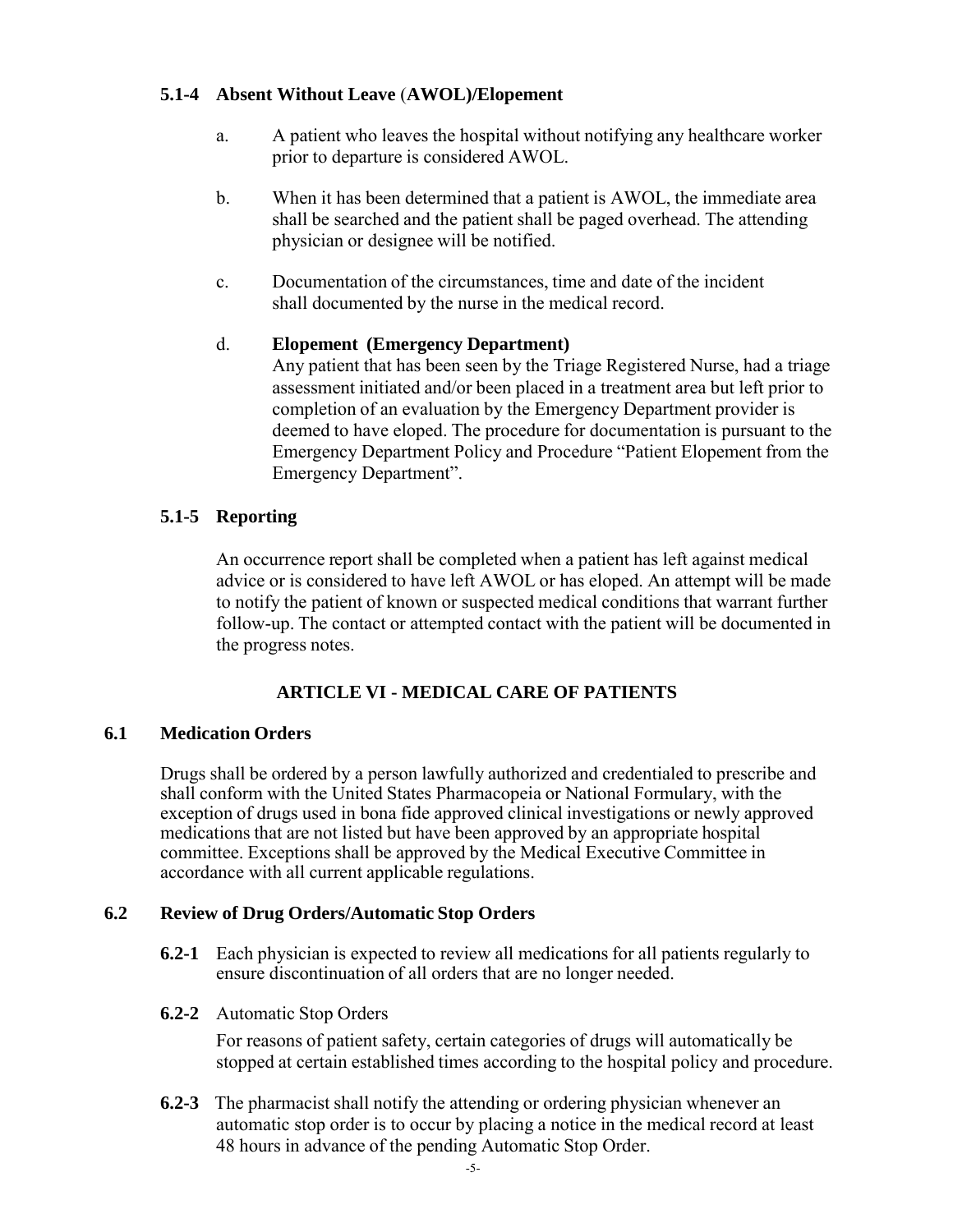- **6.2-4** An automatic stop order does not apply when the prescriber specifies the number of doses or an exact and reasonable period of time.
- **6.2-5** Orders for drugs will automatically stop and any new or continuing drugs must be reordered when:
	- a. a patient goes to surgery; or
	- b. a patient's level of care is changed from:
		- outpatient setting to inpatient setting.
		- ICU to medical surgical unit, medical surgical unit to telemetry

#### **6.3 Drugs and Medications Brought from Home**

All drugs and medications brought to the hospital by patients will be sent home with the patient's family whenever possible. For patients who bring their own medication, The Patient's Own Medications policy shall be followed.

#### **6.4 Order Sets**

Order sets for any treatments may be used for a specific patient when authorized by a person licensed and credentialed to issue the specific orders. A copy of order sets for a specific patient must be dated, promptly authenticated, and included in the patient's medical record.

These order sets must:

- a. specify the circumstances under which the orders are to be carried out;
- b. specify the medical conditions to which the orders are intended to apply;
- c. be specific as to the orders that are to be carried out, including all of the relevant information that usually is given in an order; and
- d. be initially approved and reviewed every 3 years by the appropriate Medical Staff Committees.

#### **6.5. Verbal/Telephone Orders**

- a. Orders dictated to a licensed person by a physician are known as verbal orders. Verbal orders may be given only in an emergency situation or when the physician is physically unable to write the orders.
- b. Orders received via telephone by a licensed person from a physician are known as telephone orders.
- c. Within the scope of their practice, Registered Nurses, Pharmacists, Clinical Dieticians, and Respiratory Therapists may accept verbal/telephone orders from a Physician, Physician Assistant and/or Nurse Practitioner.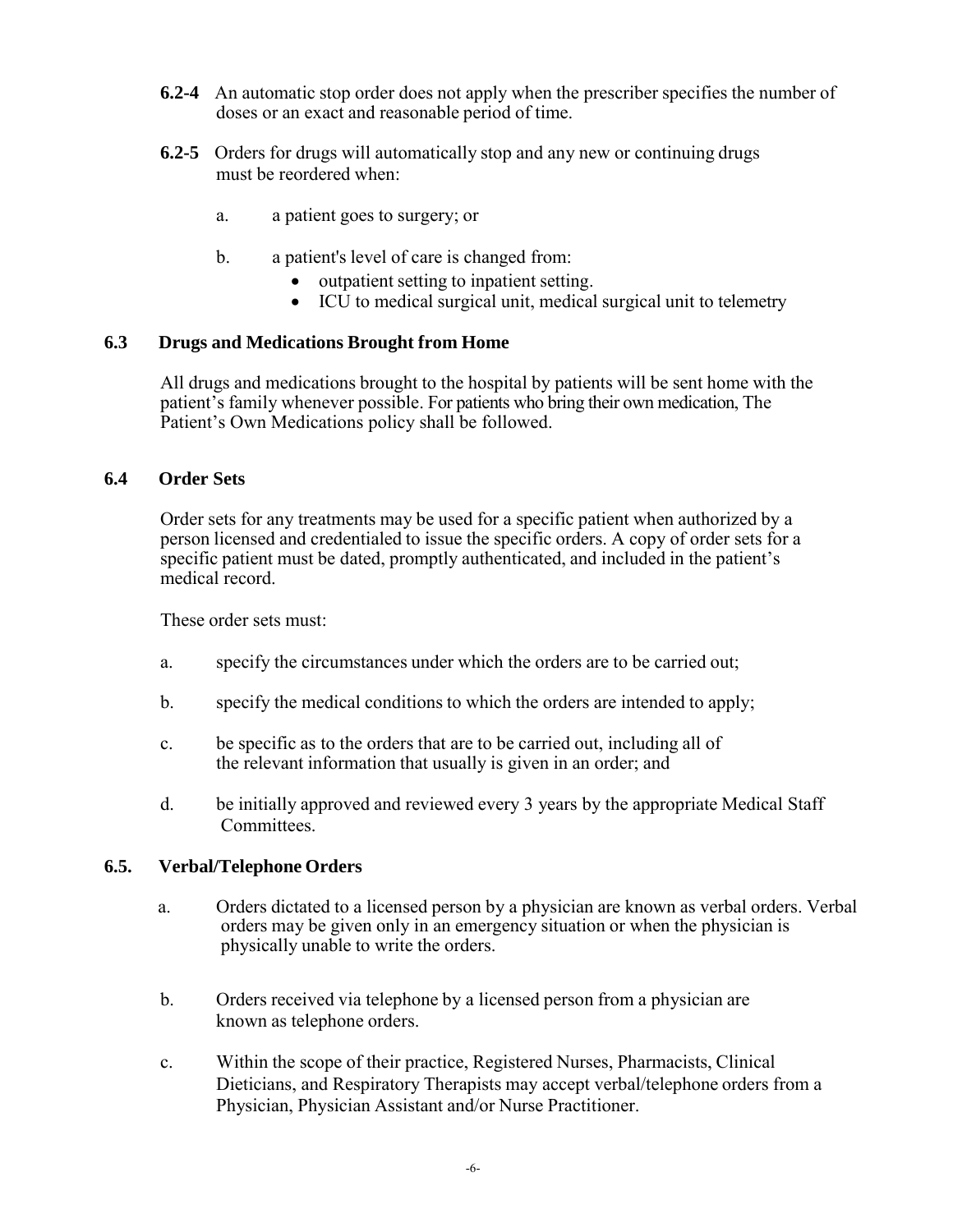- d. All verbal/telephone orders are repeated back to the practitioner who verifies correctness of information before the conversation is ended. Read back the frequency and/or instructions for use in the non-abbreviated format. Example: If an order is received for BID frequency, the receiver will read the order to the prescriber as "to be administered twice daily, or two times per day".
- e. Record the verbal/telephone order immediately in the patient's medical record or, for pharmacists, on a prescription form as appropriate.
- f. Indicate either telephone or verbal order in the written record.
- g. Verbal or telephone orders for medications must be countersigned by a physician within forty-eight (48) hours.

## **6.6 Surgical Procedures**

**6.6-1** A complete history and physical examination, in accordance with Article V Section 5.5, of the Medical Staff Bylaws and Article IX, Section 9.4-1, of these Rules and Regulations and shall be in the medical record of every patient prior to surgery.

## **6.6-2 Assistants in Surgery**

- a. Any member of the Department of Surgery holding appropriate surgical privileges shall be deemed to have "surgical assist" privileges. Members of other departments requesting surgical assisting privileges must provide evidence of current competence and appropriate professional liability insurance coverage. Requests for such privileges shall be reviewed and approved as provided in Article V of the Medical Staff Bylaws.
- b. Appropriately credentialed Advanced Practice Providers may act as surgical assistants.

## **6.7 Restraint Policy Adherence**

All Physicians, dentists, podiatrists, psychologists and APPs shall be responsible for adhering to the policies and procedures regarding the use of restraints as defined in the Alameda Health System Administrative Manual.

#### **6.8 Intravenous Sedation**

Any department member wishing to administer moderate or deep sedation shall be privileged.

## **6.9 Do Not Resuscitate Orders**

- 6.9-1 All patients are to receive full cardiopulmonary resuscitation unless specific orders limiting treatment are written.
- 6.9-2 The "Do Not Resuscitate" (DNR) Order must be accompanied by usage of the appropriate form.
- 6.9-3 The decision to limit cardiopulmonary resuscitation procedures does not necessarily limit other procedures. "Do Not Resuscitate" Orders are compatible with full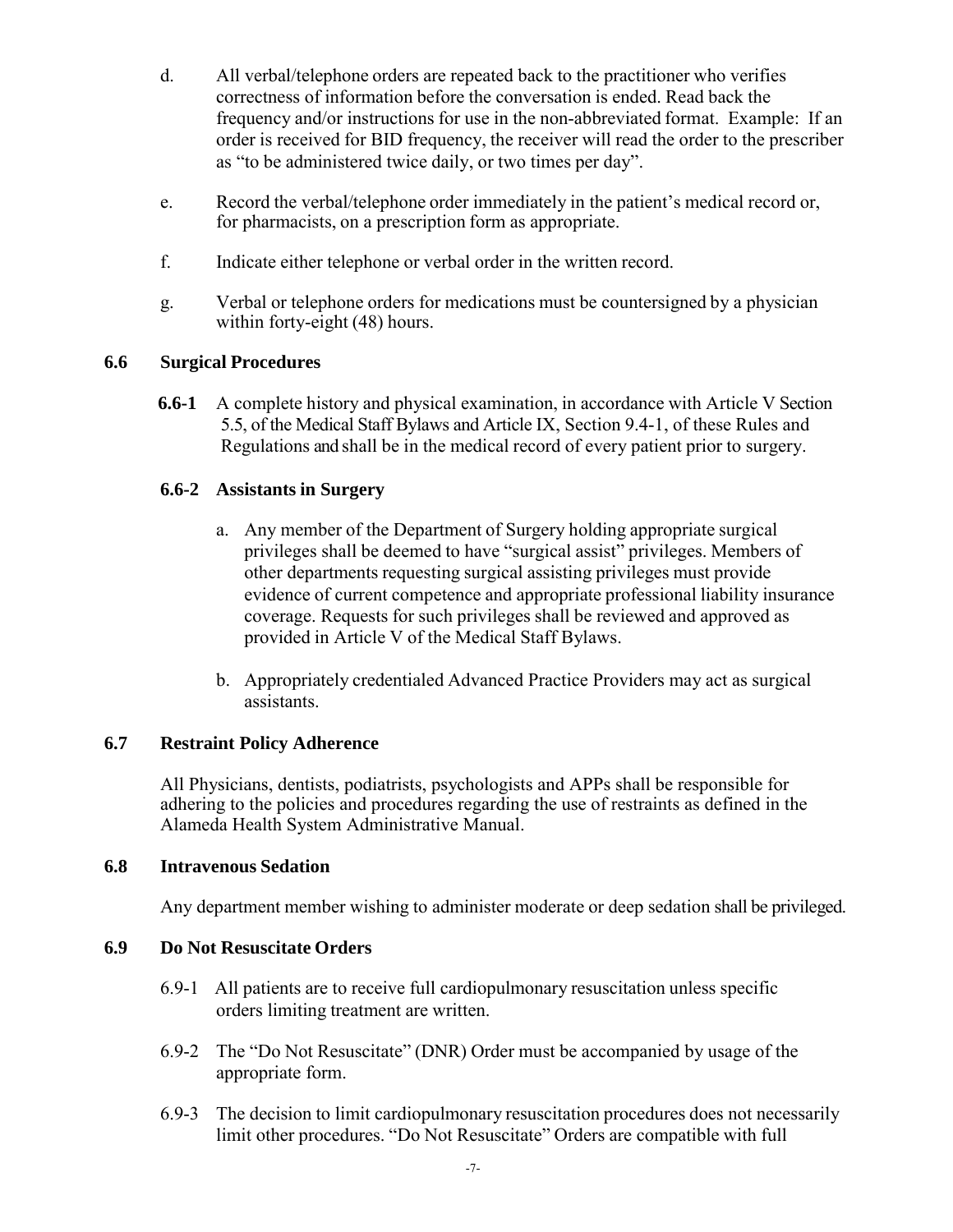intensive care unit care and palliative surgery. Resuscitative efforts for immediate surgical or anesthetic complications during palliative surgery should be discussed with the patient or surrogate decision-maker prior to surgery. The "Do Not Resuscitate Order" may be suspended during surgery by an order signed by the attending physician or designee.

## **ARTICLE VII CONSULTATIONS**

## **7.1 Consultation Requirements**

Any qualified practitioner with clinical privileges can be called for consultation within his/her area of expertise and within the limits of clinical privileges that have been granted.

## **7.1-1 Required Consultation**

- a. Except in an emergency, consultation with a member of the Medical Staff s encouraged for cases in which, according to the judgment of the attending physician or designee, the patient is not a good medical or surgical risk;
- b. the diagnosis is obscure;
- c. there is doubt as to the best therapeutic measures to be utilized;
- d. specific skills of other practitioners may be needed;
- e. the patient exhibits severe psychiatric symptoms and is not receiving psychiatric help; or
- f. there is doubt as to the capacity of the patient to give informed consent.
- g. The Department Chair may establish additional policies regarding consultation for the Department and may require consultation:

1) when he/she deems it necessary, or

2) when requested by the patient or the patient's surrogate decision maker.

# **ARTICLE VIII COVERAGE**

#### **8.1 Physician Coverage**

Chairs of the Department and Division Chiefs shall be responsible to ensure that physician coverage is provided as required.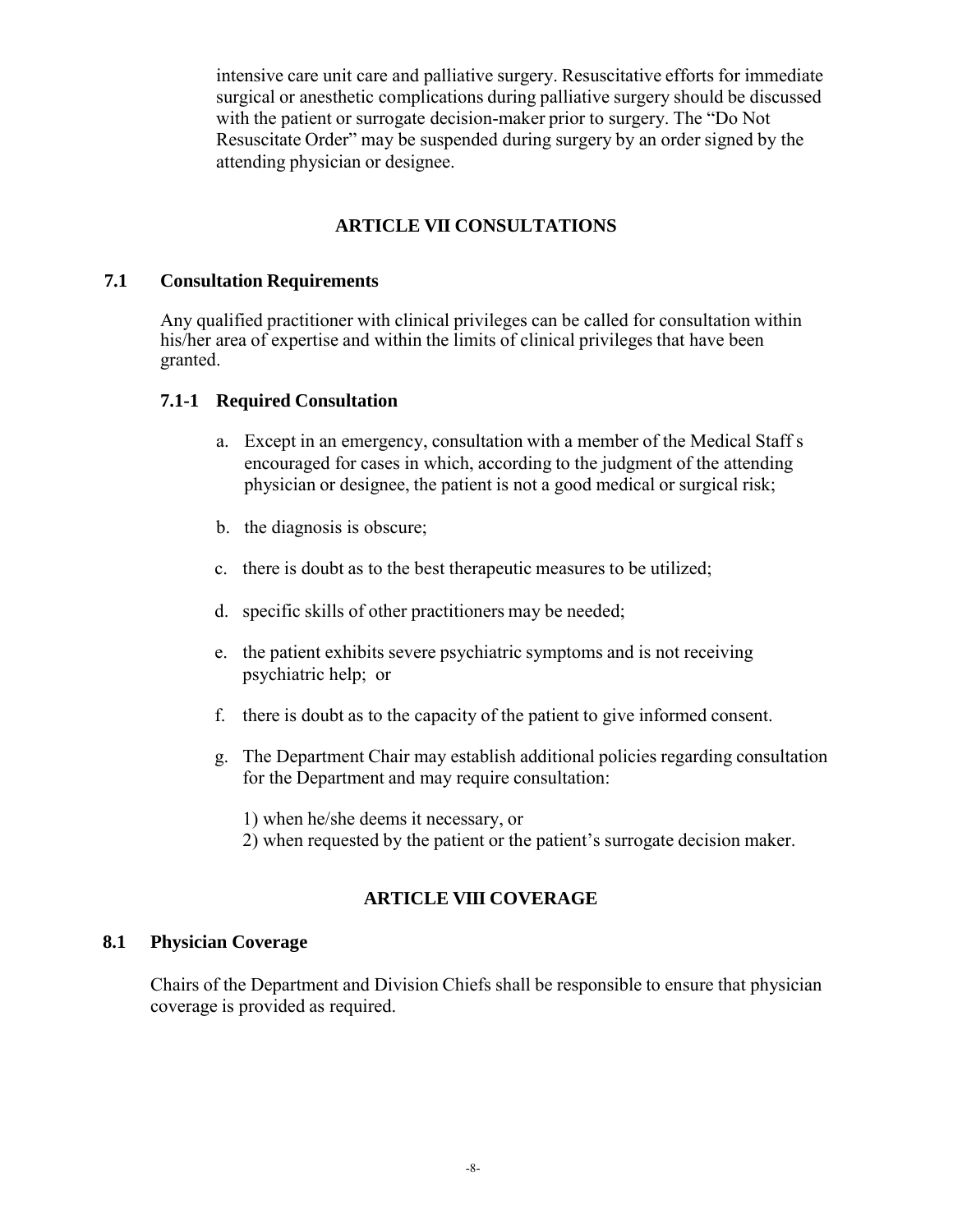## **ARTICLE IX MEDICAL RECORDS**

#### **9.1 Patient Medical Records**

Accurate Medical Records must be maintained for all patients who receive treatment at the hospital, including inpatients, outpatients and emergency patients. The Alameda Hospital medical record is defined as a hybrid health record including either electronic or paper documents and manual and electronic processes.

## **9.2 Timely Completion of the Medical Record**

9.2-1 A medical record lacking any required elements or required authentication is considered incomplete.

Medical records which are incomplete for any reason fourteen (14) days after discharge are considered delinquent. If the physician fails to complete his or her medical records within fourteen (14) days of discharge, actions including possible suspension of admitting privileges will be initiated pursuant to the policy and procedure.

#### **9.3 Removal of the Medical Record**

Medical Records are the property of the Hospital. Nothing may be removed from the medical record. Records are to be maintained at all times in the Medical Record Department or in the custody of a hospital employee, Medical Staff member, or APP member at the hospital who is providing patient care. Medical records may be removed by the Custodian of Records or designee from the hospital's jurisdiction and safekeeping only in accordance with hospital policies for storage, court order, subpoena, or statute.

## **9.4 Medical Record Content**

The Medical Record shall contain:

#### **9.4-1 History and Physical Examination Report**

A comprehensive and complete general history and physical examination is required no more than 30 days prior to, or within 24 hours after, registration or inpatient admission, but prior to surgery or a procedure requiring anesthesia service on all Hospital patients. The history and physical shall be dictated or legibly handwritten. The scope and content of the examination must be relevant to the patient's medical history and the clinical findings.

- a. The history and physical report shall be prepared by the patient's attending physician unless he or she delegates this responsibility to another physician or he or she is required by the Medical Staff Bylaws or Rules and Regulations to delegate or share this responsibility with another physician.
- b. A complete history and physical shall be recorded in the patient's medical record: within 72 hours following admission to the SNF (Title 22, 72303); and/or
- c. within forty-eight (48) hours of admission to a sub-acute bed. (Title 22, 51215.5).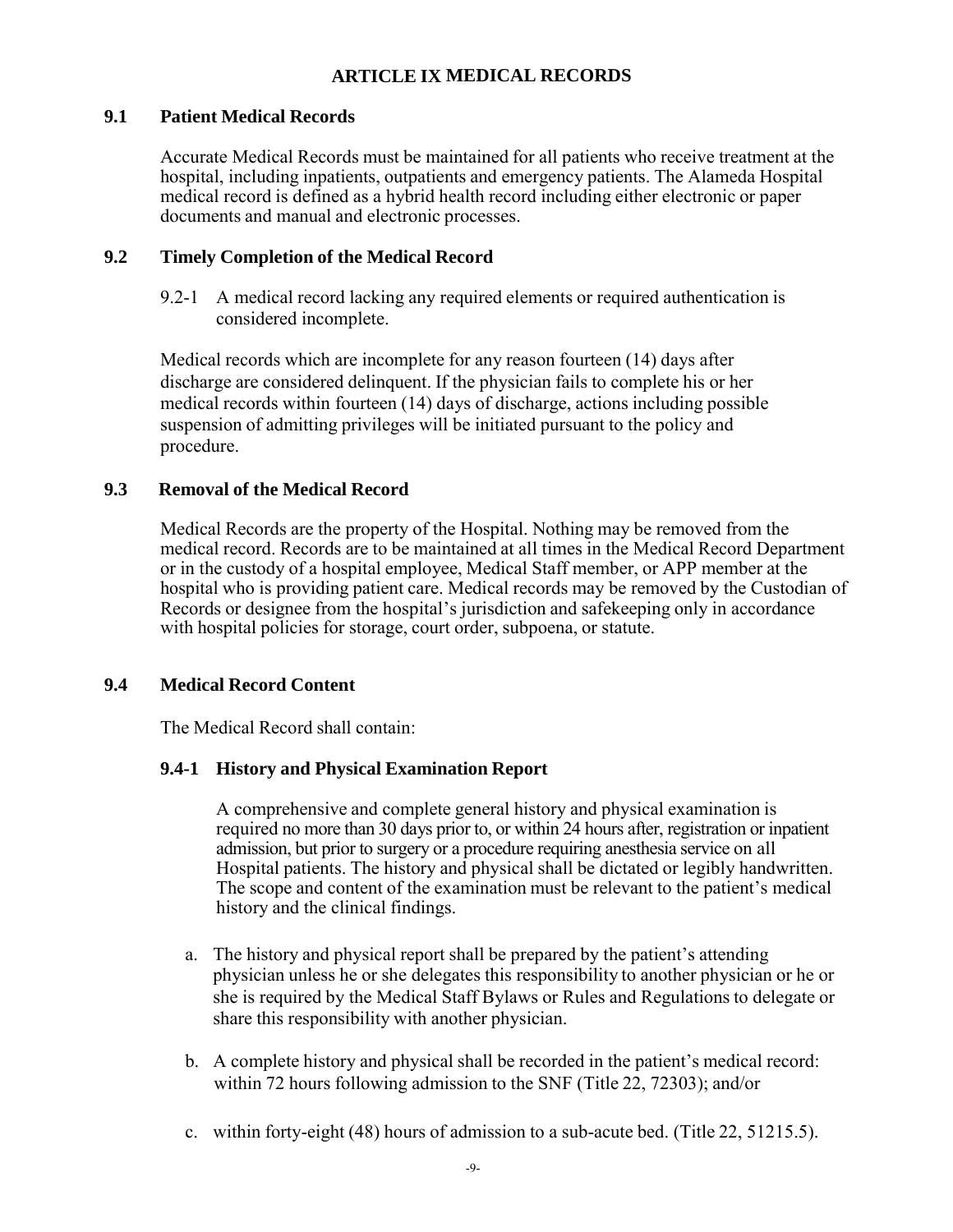## **9.4-2 Diagnosis**

An admitting diagnosis, any changes in diagnoses occurring during hospitalization, and a discharge diagnosis must be contained in the medical record.

## **9.4-4 Progress Notes**

Progress notes shall be entered:

- a. daily or more often when warranted by the patient's condition;
- b. at least two (2) times a week for sub-acute patients for the first four weeks and at least one (1) time a week there after; or
- c. every thirty (30) days in the Skilled Nursing facility unit or more often when warranted by the patient's condition.

## **9.4-5 Post Operative Note**

a. A postoperative note must be entered into the medical record immediately after surgery and include pertinent information that is necessary for care by any provider who will be attending the patient. Immediately after surgery is defined as "upon completion of surgery, before the patient is transferred to the next level of care", i.e. the Post Anesthesia Unit (PAR).

The postoperative note must include at least the following elements:

- 1) Primary surgeon and assistant(s);
- 2) Pre- and postoperative diagnosis(s).
- 3) Name of specific surgical procedure(s) performed.
- 4) Description of findings and tissue removed or altered.
- 5) Prosthetic devices or implants used, if any.
- 6) Complications, if any.
- 7) Estimated blood loss.
- 8) Condition of patient postoperatively.
- b. A dictated operative report must be completed within twenty-four (24) hours of each surgery and must contain at least the information described above.

## **9.4-6. Anesthesia Record**

An anesthesia record is required including preoperative assessment and diagnosis, if anesthesia has been administered. The pre-anesthesia record is to completed and documented forty-eight (48) hours prior to surgery or a procedure requiring anesthesia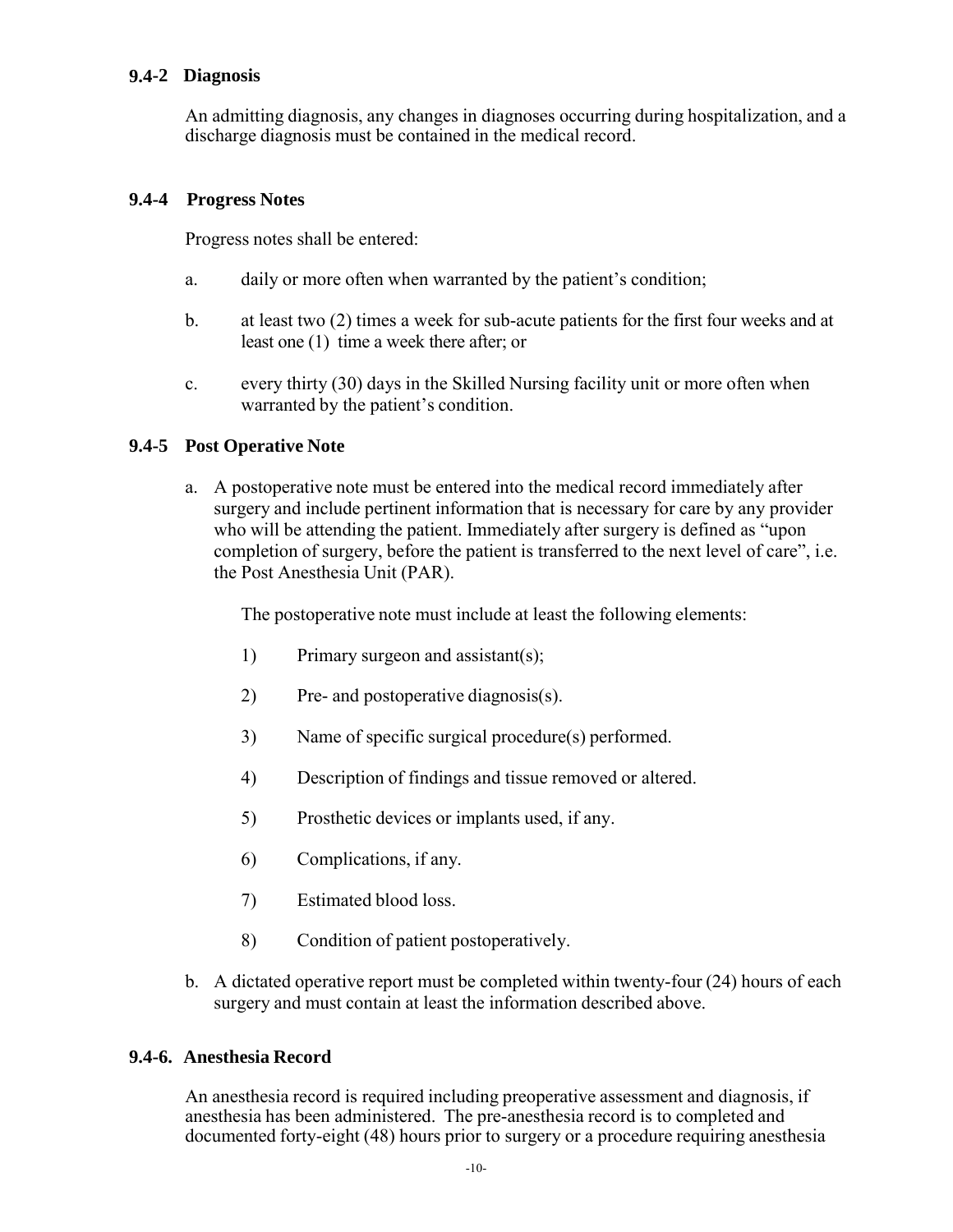services and the post-anesthesia record no later than forty-eight (48) hours after surgery or a procedure requiring anesthesia services.

## **9.4-7 Consultation Report**

In the case of a written report of the consultation, it shall be written and placed into the patient's medical record within twenty-four (24) hours of the performance of the consultation.

## **9.4 -8 Discharge Summary**

- a. At the time of discharge, the physician responsible for the patient shall ensure that the medical record is complete, including final diagnosis.
- b. A written discharge summary form must be completed and on the medical record at the time of discharge and a discharge summary must be dictated within fortyeight (48) hours of discharge. All patients transferred from AHS to another healthcare facility must have a discharge summary sent with the patient at the time of transfer. All discharge summaries shall, at a minimum, include the following elements:
	- 1) the reason for hospitalization;
	- 2) the significant findings;
	- 3) the procedure performed and/or, treatment rendered;<br>4) the patient's condition at the time of discharge;
	- the patient's condition at the time of discharge;
	- 5) final diagnosis;
	- 6) all complications and co-morbidities;
	- 7) final disposition; and,<br>8) the instructions given
	- 8) the instructions given to the patient and/or surrogate decision-maker (*e.g.*, physical activity, medication, diet and follow-up care).

The discharge summary must be reviewed and authenticated by an attending physician.

#### **9.5 Access to Medical Records**

Access to all medical records of all patients may be afforded to medical staff members in good standing for bona fide study and research consistent with confidentiality of personal information concerning individual patients as prescribed in applicable state and federal law, Health System and hospital policies. Subject to applicable laws, hospital policy and the discretion of the Chief Executive Officer, former members of the Medical Staff may be permitted access to information from the medical records of their patients covering all periods during which they attended such patients in the hospital.

#### **9.6 Use of Signature Stamp or Computer Key**

9.6-1 The medical staff permits the use of electronic signature, per the approved Medical Records Policy and Procedure.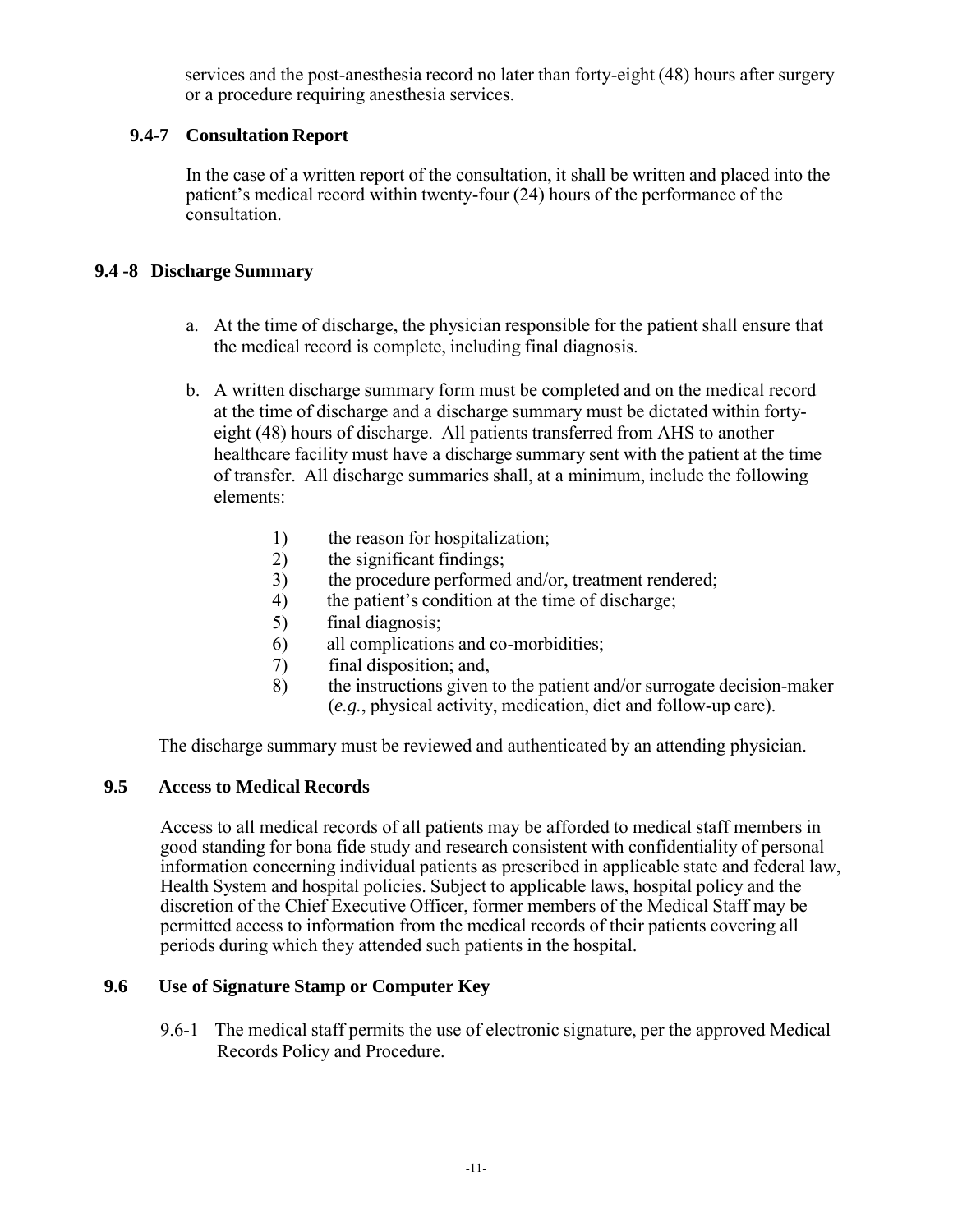#### **9.7 Use of Symbols and Abbreviations**

- **9.7-1** A list of symbols, abbreviations, acronyms and dose designations which may be used in the medical record shall be approved by the Medical Executive Committee and distributed to the Medical Staff.
- **9.7-2** A list of symbols, abbreviations, acronyms and dose designations that are prohibited from use in the medical record shall be approved by the Medical Executive Committee and available to the Medical Staff.

## **9.8 Correction of the Medical Record**

In the event it is necessary to correct an entry in a medical record, the authorized person shall line out the incorrect data with a single line in ink, leaving the original writing legible. The person shall note the reason for the change, the date of striking, and sign the note. Appropriate cross- referencing shall be placed in the medical record when necessary to explain the correction. The correction shall never involve erasure or obliteration of the material that is corrected. In addition, all blanks left in dictated reports must be filled in by the dictating physician at the time the report is authenticated. Any cross-outs with or without re-entries in the report should be noted, dated, and initialed. No medical record entry shall be removed from the medical record.

## **9.9 Entries in the Medical Record including Authentication, Dating, and Timing of Entries**

- **9.9-1** The following health care professionals are permitted to make entries in the medical record: Medical Staff members, APPs, Nursing Staff, Dieticians, Occupational Therapists, Speech Therapists, Pharmacists, Physical Therapists, Radiology Technicians, Recreational Therapists, Respiratory Therapists, Social Workers, Hospital Clergy, and other health practitioners as designated by the Medical Staff.
- **9.9-2** Each entry that is made in the medical record shall be signed by the person making the entry, dated, and timed. The date and time shall be the date and time that the entry is made, regardless of whether the contents of the note relate to a previous date or time.

## **ARTICLE X EMERGENCY MANAGEMENT/DISASTER**

## **10.1 Emergency Management/Disaster Plan**

All physicians shall be assigned posts either in the hospital or defined auxiliary areas during a disaster. It is their responsibility to report to their assigned stations. The Chair of the Department of Emergency Medicine and the Chief Executive Officer will work as a team to coordinate activities and directions. In case of evacuation of patients from one section of the Health System to another or evacuation from the hospital premises, the Chair of the Department of Emergency Medicine or the Emergency Department physician on duty will authorize the movement of patients in consultation with the Chief Executive Officer or designee during the disaster.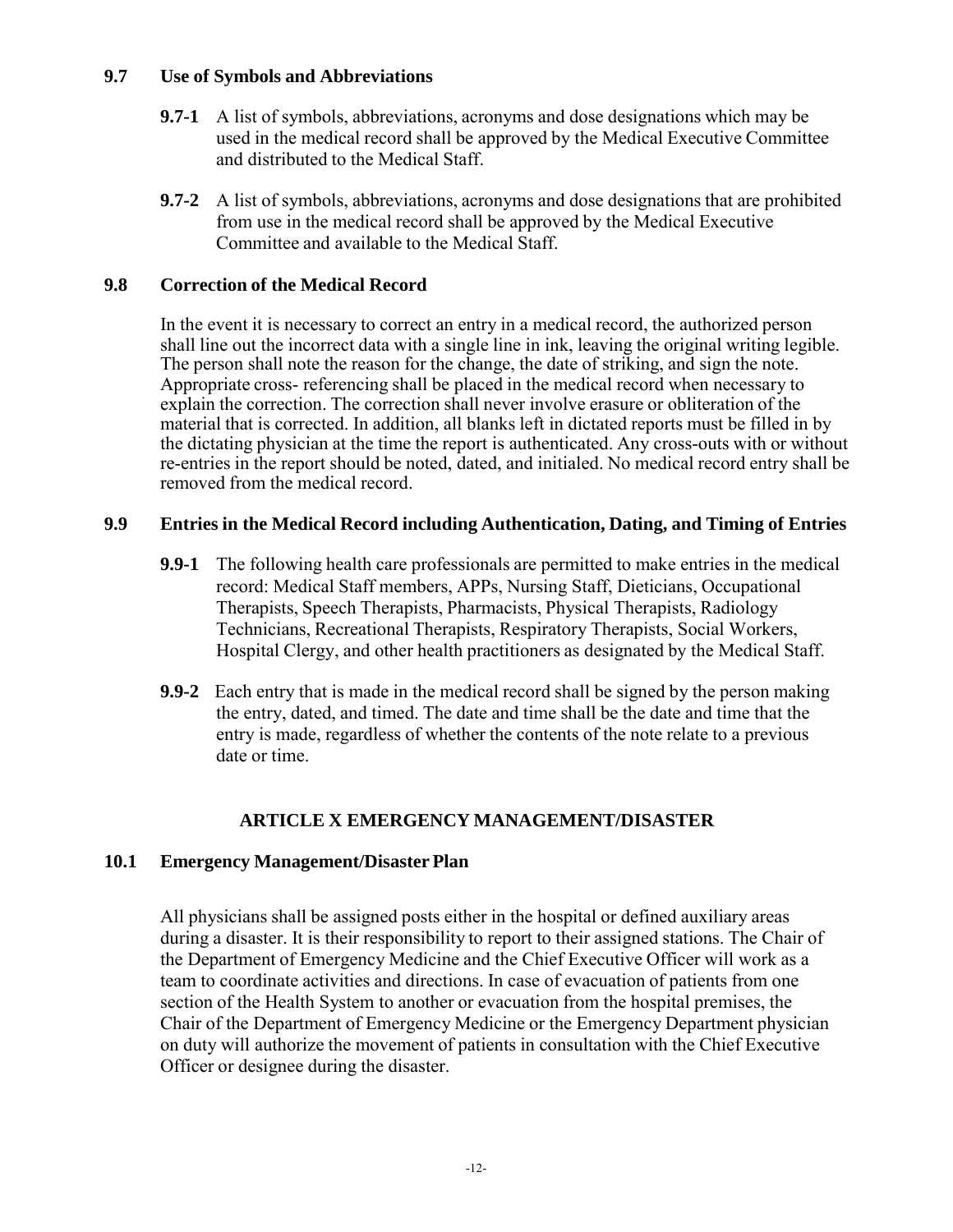#### **10.2 Credentialing in a Disaster**

Licensed Independent Practitioners who are not members of the medical staff of Alameda Hospital and who do not possess clinical privileges at the hospital, may be granted temporary or emergency privileges during a disaster pursuant to the **Medical Staff Bylaws.**

#### **10.3 Plan for Mass Casualties**

The plan for the care of mass casualties shall be updated at least annually and rehearsed at least twice a year by appropriate hospital personnel.

#### **10.4 Fire and Internal Disaster Drills**

Fire and internal disaster drills shall be held at least quarterly for each shift and under varied conditions.

#### **10.5 In-House Medical Emergency (Non-Patients)**

#### **10.5-1 Inpatient patient care areas**

Medical personnel will react as appropriate to the person's needs and, as necessary, bring him/her to the Emergency Department.

#### **10.5-2 Non-patient care areas inside the Health System buildings**

The code blue team will be contacted.

#### **ARTICLE XI ADVANCED PRACTICE PROVIDERS**

**11.1** All Advanced Practice Providers shall be bound by current policies and procedures and other applicable Alameda Hospital Medical Staff Bylaws, Rules and Regulations, or Policies and Procedures.

#### **ARTICLE XII PERFORMANCE IMPROVEMENT**

#### **12.1 Performance Improvement Program**

**12.1-1** The Medical Executive Committee shall, in conjunction with Hospital Administration, develop a Performance Improvement Program for patient care. The plan shall be reviewed annually and shall be subject to the approval of the Board of Trustees.

## **12.1-2 Performance Based Reappraisal**

Each member of the Medical Staff or APP Staff at the time of application for reappointment shall have a performance-based reappraisal profile. The Chair of the Department shall review the profile and use the data as a critical factor in determining the practitioner's qualifications for reappointment and for current competence and ability to perform privileges for the specific privileges or practice prerogatives requested.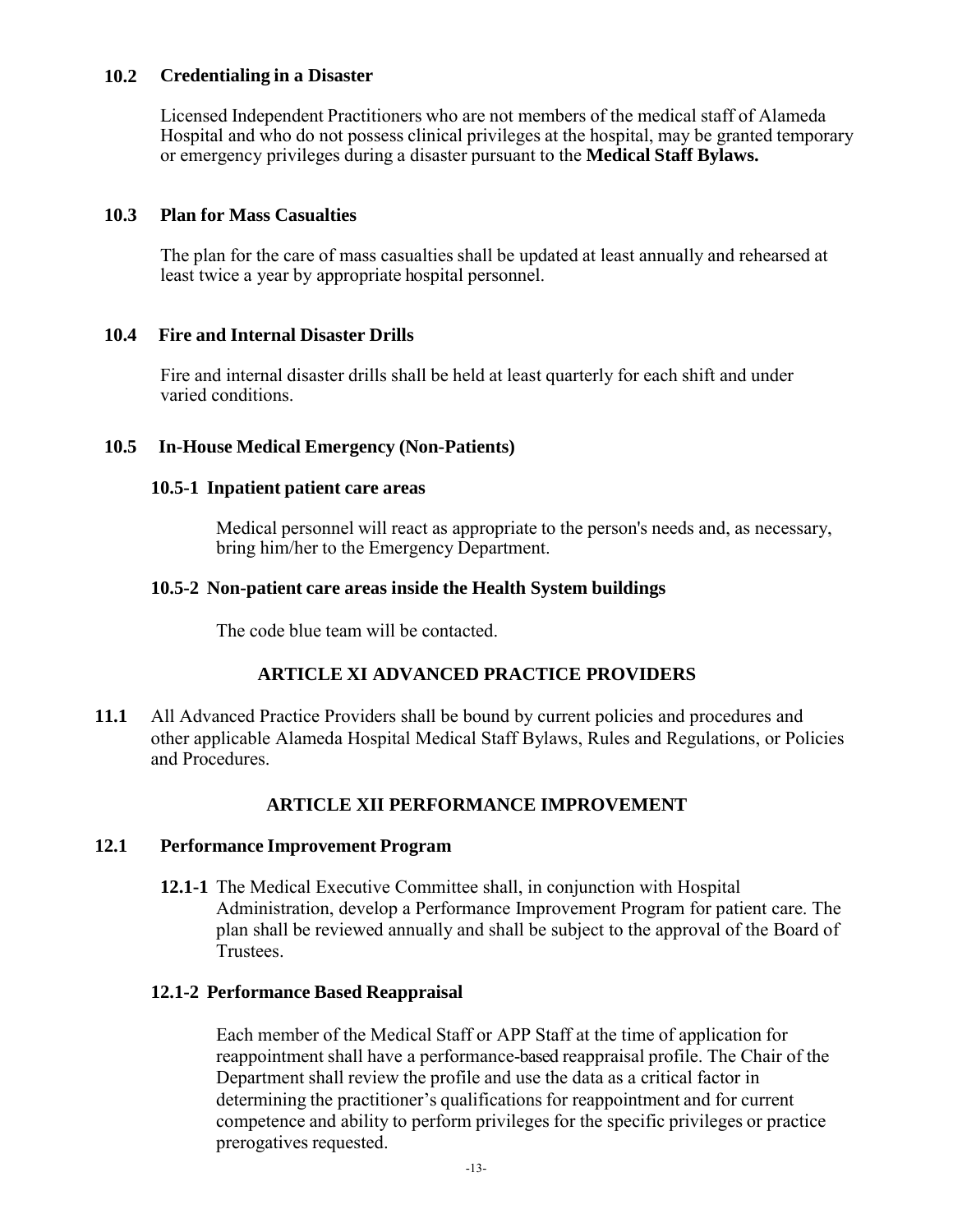## **ARTICLE XIII REQUIREMENTS FOR PROFESSIONAL LIABILITY INSURANCE**

**13.1** Medical Staff members and APP members shall be required to provide evidence of professional liability insurance in minimum amounts of \$1,000,000 per occurrence and \$3,000,000 aggregate, evidenced in a written document which specifies amounts and dates of expiration and must name each individual practitioner covered by the policy. Hospital employees may meet this burden by providing proof of insurance by Alameda Health System.

# **ARTICLE XIV CHAIN OF COMMAND**

**14.1** The mechanism for hospital clinical and administrative staff to communicate with the appropriate medical staff representation regarding clinical and/or administrative concerns is pursuant to the Chain of Command.

# **ARTICLE XV PRIVILEGES**

#### **15.1 Introduction of a New Privilege**

New privileges to be performed at the hospital are obtained in accordance with current **Medical Staff Policy and Procedure: Introduction of a New Privilege for the Medical Staff or a New Privilege for a Specific Department or Specialty**.

## **15.2 Experimental Procedures**

If a procedure is not being performed at the hospital or elsewhere, except on an experimental basis, the applicant shall submit a proposal to the Alameda Health System Institutional Review Board to perform the procedure under the auspices of a research protocol and Section 15.1 shall apply.

#### **ARTICLE XVI ON-CALL RESPONSIBILITIES**

**16.1** Duties of practitioners on call to the Emergency Department are described in the EMTALA policies and procedures.

## **ARTICLE XVII INFECTION CONTROL**

#### **17.1 Infection Control Policies and Procedures**

All physicians, dentists, podiatrists, psychologists and APPs shall be responsible for adhering to the infection control policies and procedures as defined in the Infection Control Policy and Procedure Manual for the Hospital.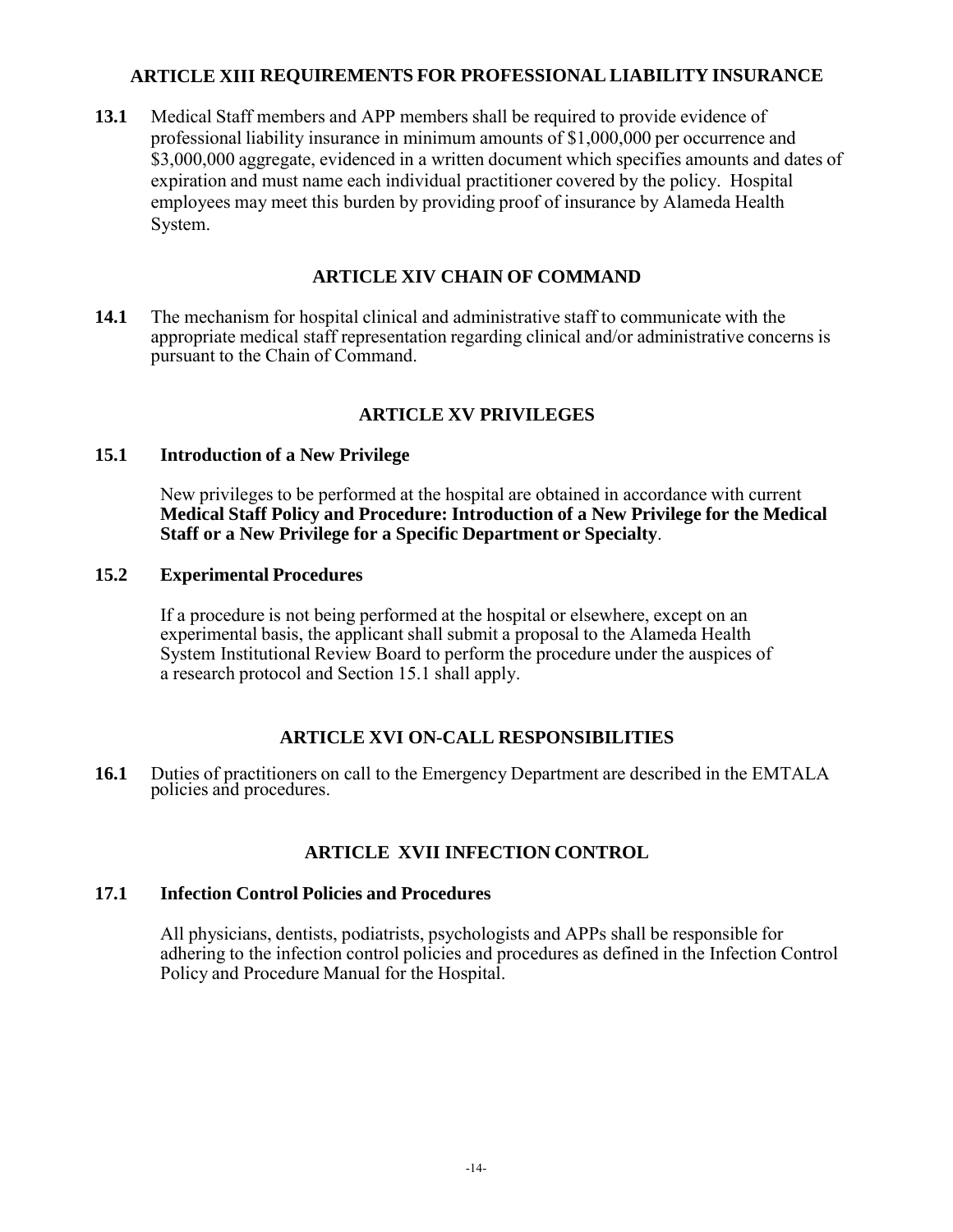#### **ARTICLE XVIII COMMITTEES OF THE MEDICAL STAFF**

#### **18.1 Special Committees**

Special committees, other than the below standing committees and as may be required to properly carry out the duties of the Medical Staff, shall be appointed by the President of the Medical Staff and subject to the Medical Staff Bylaws, Article XI, Section 11.1.

#### **18.2 Membership**

The Chief of Staff shall determine the membership eligibility, the number of members, purposes and frequency of meetings and shall appoint the Chair in each instance. Such committees shall confine their work to the purposes for which they are appointed.

#### **18.3 Standing Committees of the Medical Staff**

In addition to the committees established in the Medical Staff Bylaws, the following committees shall be established:

#### **18.3-1 Quorum**

A quorum of fifty (50) percent of the voting members shall be required for Medical Executive Committee meetings, but in no case less than five (5). For other committees, a quorum shall require the presence of at least three (3) voting members.

#### **18.3-2 Bylaws Committee**

The Bylaws Committee shall be chaired by the Vice Chief of the Medical Staff and be composed of five (5) Active Medical Staff physicians. The Chair may invite a representative from administration if there is an issue that they want to discuss.

The duties and responsibilities of the Bylaws Committee shall be to:

- a. conduct an annual review of the Medical Staff Bylaws, and Rules and Regulations; and
- b. submit recommendations to the Medical Executive Committee for changes in these documents as necessary to reflect current Medical Staff practices.

The Bylaws Committee shall meet as often as necessary but at least annually.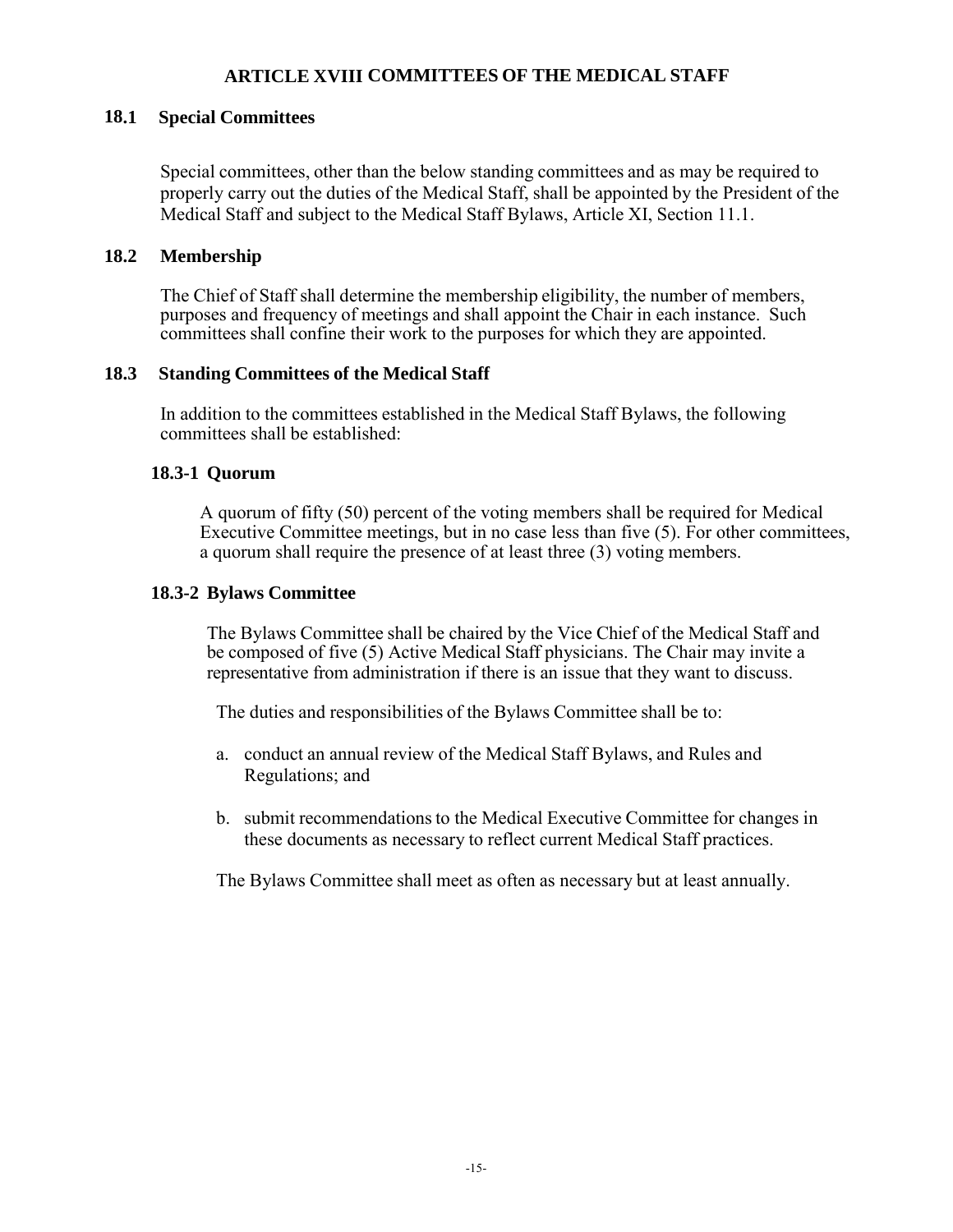## **18.3-3 Committee on Interdisciplinary Practice (CIDP)**

The Committee on Interdisciplinary Practice shall include the Chief Executive Officer (or his/her designee), the Vice President of Patient Care Services, (or his/her designee), an equal number of Active Medical Staff physicians appointed by the Chief of Staff, two registered nurses appointed by Vice President of Patient Care Services, and the Chief Medical Officer. One or more APPs who practice at the Hospital may be appointed to serve on the CIDP by the Chief of Staff. The Chair of the CIDP shall be a physician.

The duties of the CIDP shall be to:

- a. evaluate and make recommendations regarding the need for and appropriateness of the performance of services in the hospital by APPs;
- b. evaluate and make recommendations to develop policies and procedures relevant to the formation and approval of standardized procedures;
- c. periodically review and approve all standardized procedures and clinical protocols utilized by nurses practicing in expanded roles and/or practitioners providing clinical services utilizing protocols under the supervision of a medical staff member;
- d. evaluate and make recommendations regarding the qualifications and credentials of Advanced Practice Providers who are eligible to apply for and provide services either utilizing standardized procedures or protocols; and
- e. evaluate and make recommendations regarding the qualifications and credentials of each APP applying for initial appointment and reappointment and ensure that an appraisal is performed on each Advanced Practice Provider at the time of reappointment to the Advanced Practice Provider Staff.
- f. The CIDP shall maintain a permanent record of its proceedings and shall submit quarterly reports of its activities and recommendations to the Medical Executive Committee.

The CIDP Committee shall meet at the call of its Chairperson at such intervals as the chair or the Medical Executive Committee may deem appropriate.

## **18.3-4 Ethics Committee**

The Ethics Committee shall be composed of physicians, nurses, administration, and other assigned members as may be necessary and appropriate. It should include diverse members, such as lay representatives, social workers, chaplains, other clergy, ethicists and/or an attorney.

The duties and responsibilities of the Ethics Committee shall be to:

- a. participate in the development of guidelines for consideration of cases having bioethical implications;
- b. develop and implement procedures for the review of such cases;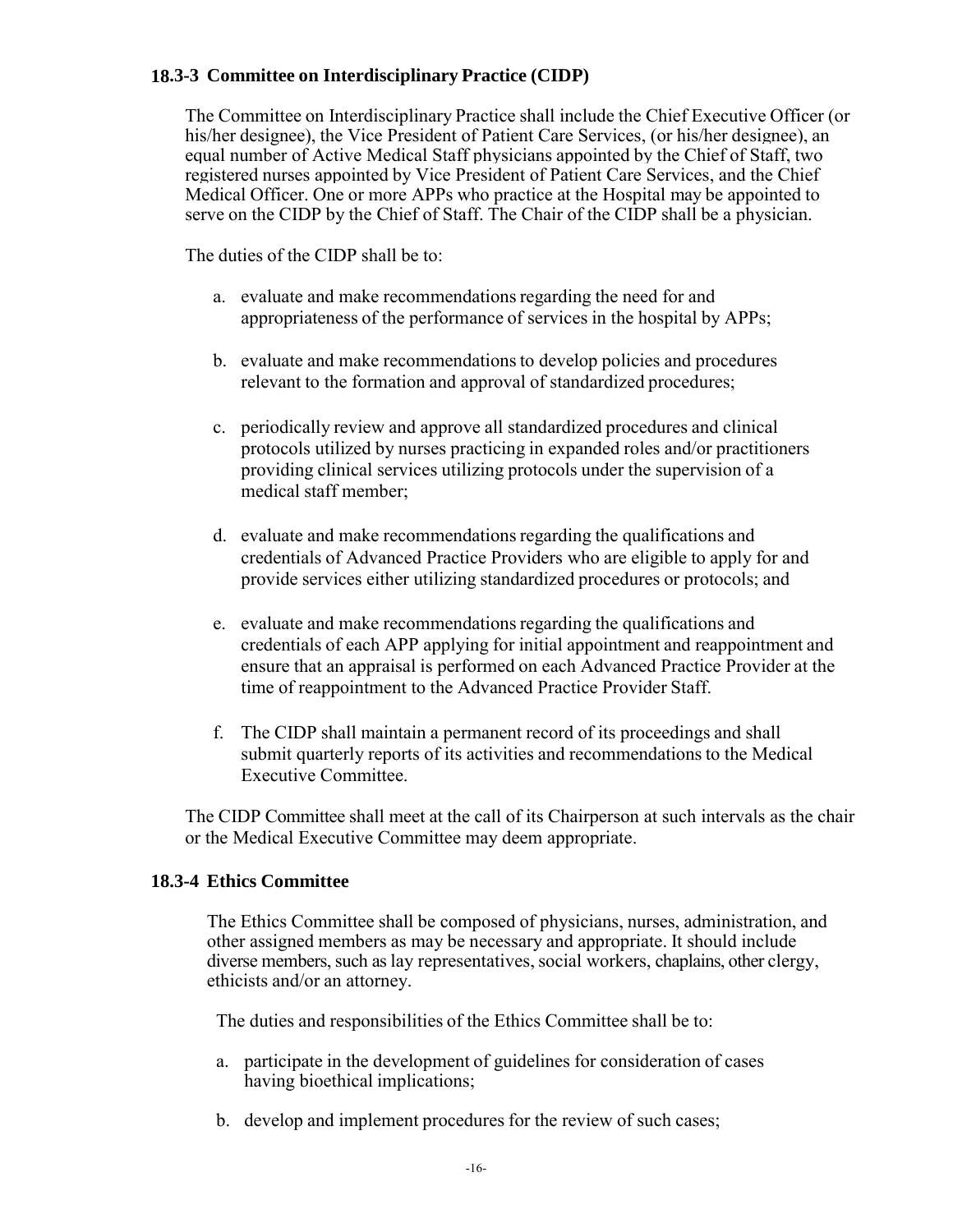- c. consult with concerned parties to facilitate communication and aid bioethical conflict resolution;
- d. maintain a permanent record of its proceedings and submit periodic and timely reports of its activities and recommendations to the Medical Executive Committee.

The Ethics Committee shall meet at the call of its Chairperson at such intervals as the chair or the Medical Executive Committee may deem appropriate.

#### **18.3-5 Infection Control Committee**

The Infection Control Committee shall be composed of physicians, nurses including the Infection Preventionist, administration, other representation from the Infectious Disease Service and individuals employed in a surveillance or epidemiological capacity, and other assigned members as may be necessary and appropriate.

The duties of the Infection Control Committee shall be to:

- a. develop, implement and assess appropriate quality control and performance improvement measures for the Infection Control program;
- b. develop a hospital-wide Infection Control program and maintain surveillance over the program;
- c. develop a system for reporting, identifying and analyzing the incidence and cause of healthcare associated infections, and assign responsibility for the ongoing collection and analytic review of such data, and followup activities;
- d. develop and implement a preventive and corrective program designed to minimize infection hazards, including establishing, reviewing and evaluating aseptic, body substance precaution and sanitation techniques;
- e. develop written policies defining special indications for body substance precaution;
- f. act on recommendations related to infection control received from the Chief of Staff, the Medical Executive Committee, the departments and other committees;
- g. review susceptibility of organisms specific to the hospital and its campuses; and
- h. maintain a permanent record of its proceedings and submit quarterly reports of its activities and recommendations to the Medical Executive Committee.

The Infection Control Committee shall meet at least quarterly or as often as necessary at the call of its Chairperson.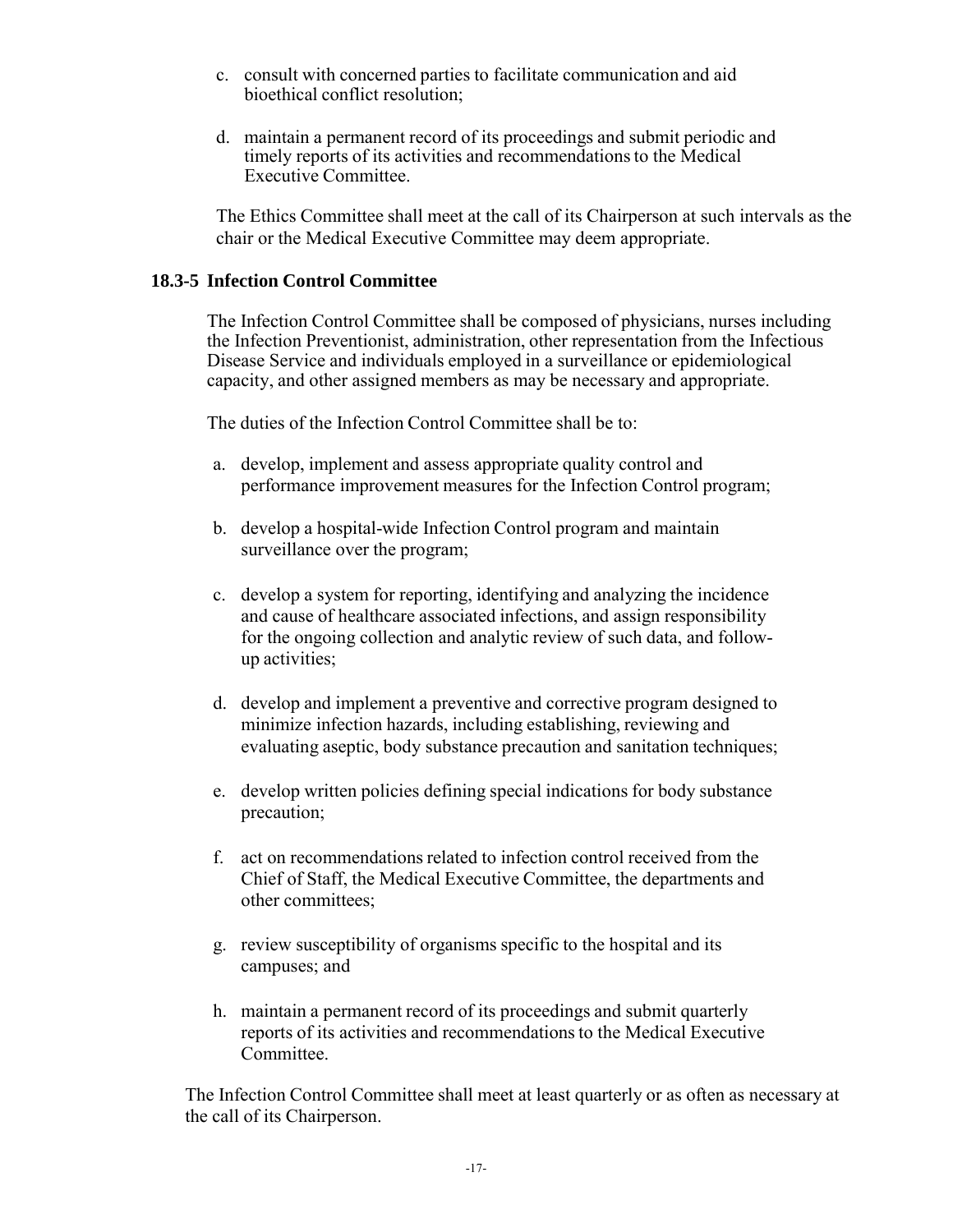## **18.3-6 Pharmacy, Therapeutics and Nutritional Care Committee (P&T)**

The Pharmacy, Therapeutics and Nutritional Care Committee shall be composed of physicians, nurses, administration (including representation from Pharmacy Services, and Nutrition Care) and other assigned members as may be necessary and appropriate.

The duties of the Pharmacy, Therapeutics and Nutritional Care Committee shall be to:

- a. develop, implement and assess appropriate quality control and performance improvement measures for professional practices and policies regarding nutrition care and the evaluation, appraisal, selection, procurement, storage, distribution, use, safety procedures, and all other matters relating to drugs in the hospital, including antibiotic usage;
- b. review and recommend to the Medical Executive Committee, relevant policy, procedures, and protocols that may be necessary for the operation of medication usage and nutritional care programs;
- c. evaluate and improve the quality of patient care provided to patients related to medication usage and nutritional care;
- d. advise the Medical Staff and Pharmacy Services on matters pertaining to the choice of available drugs;
- e. make recommendations concerning drugs to be stocked on the nursing unit floors and by other services;
- f. annually review and revise, as necessary, the formulary or drug list for use in the hospital;
- g. evaluate clinical data concerning new drugs or preparations requested for use in the hospital;
- h. monitor and review adverse drug reactions;
- i. to review aggregate data relevant to medication errors;
- j. to oversee clinical care related to the nutritional needs of patients; and
- k. maintain a permanent record of its proceedings and submit quarterly reports of its activities and recommendations to the Medical Executive Committee

The Pharmacy, Therapeutics and Nutritional Care Committee shall meet quarterly or as often as necessary at the call of its Chairperson.

#### **18.3-7 Provider Wellbeing Committee**

The Provider Wellbeing Committee shall be composed of three (3) physician members of the Medical Staff. Members of the Provider Wellbeing Committee shall not serve as active participants on other peer review or performance improvement committees while serving on the Provider Wellbeing Committee.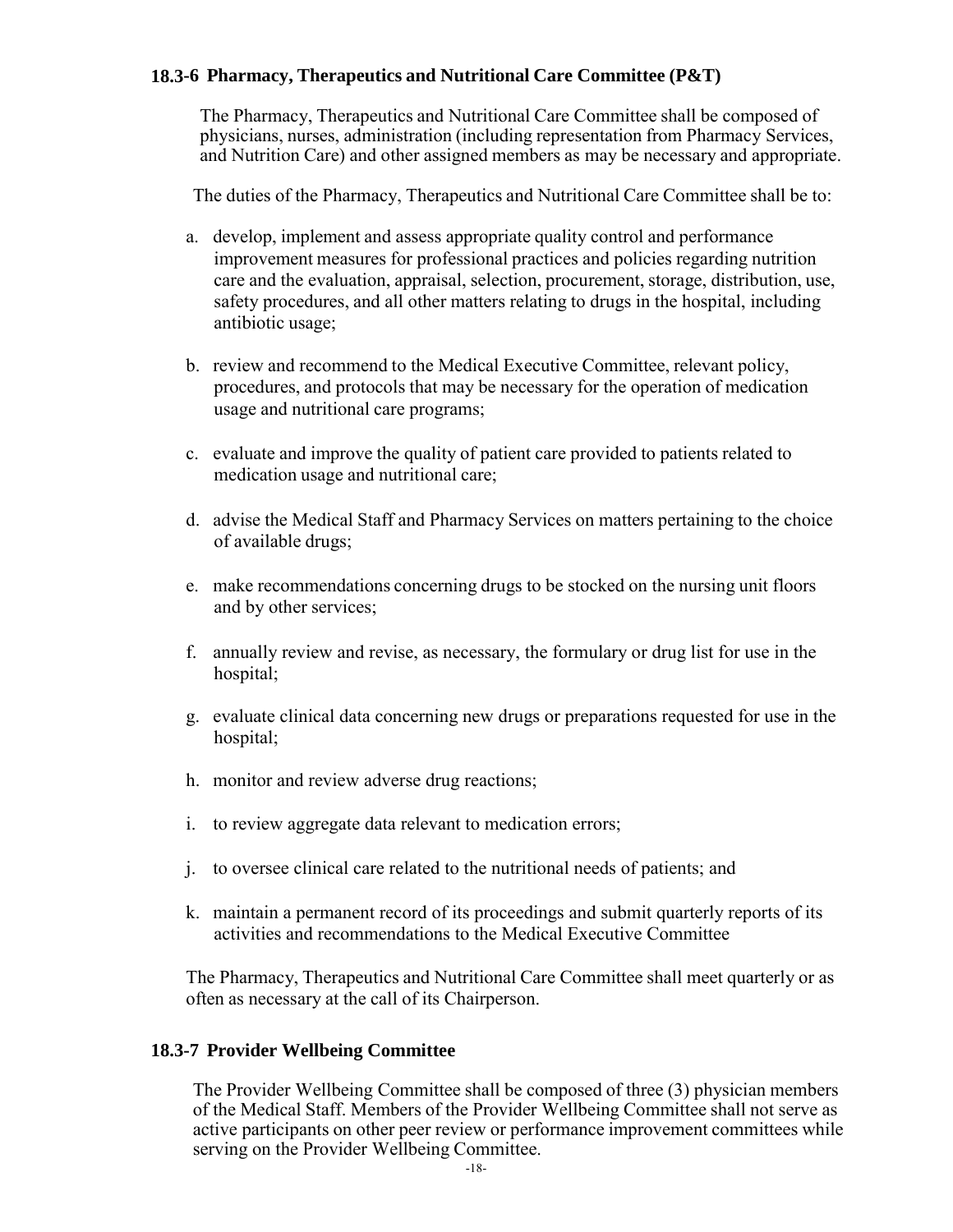The committee shall not have disciplinary function with respect to a physician's staff membership or privileges and shall not be responsible for any investigation leading to disciplinary action against staff membership or privileges/practice prerogatives.

The duties of the Provider Wellbeing Committee shall be to:

- a. provide education about physician health, addressing prevention of physical, psychiatric, or emotional illness;
- b. facilitate confidential diagnosis, treatment, and rehabilitation of physicians who suffer from potentially impairing conditions;
- c. aid the physician regaining or retaining optimal professional functioning consistent with protection of patients;
- d. educate the Medical Staff and other organizational staff about illness and impairment recognition issue-specific to physicians;
- e. allow for self-referral by physicians and referral by other organizational staff;
- f. referral of affected physicians to appropriate professional internal or external resources for diagnosis and treatment of physical, emotional, or drug dependency related conditions;
- g. maintenance of the confidentiality of the physician seeking referral or referred for assistance except as limited by law, ethical obligation, or when the safety of a patient is threatened;
- h. evaluate the credibility of any complaint, allegation, or concern regarding the physical or emotional health of a physician;
- i. monitor impaired physicians during programs of treatment and rehabilitation;
- j. report to the appropriate Medical Staff committee, at any time during diagnosis, treatment, or rehabilitation, if it is determined that the physician may be unable to safely perform the privileges he or she has been granted;
- k. monitor compliance with any mandatory drug treatment programs; and
- l. maintain only such records of its proceedings, as it deems advisable and submit quarterly reports of its activities and recommendations to the Medical Executive Committee.
- m. Initiating appropriate actions when a licensed independent practitioner fails to complete the required rehabilitation program.

The Provider Wellbeing Committee shall meet at the call of its Chairperson at such intervals as the chair or the Medical Executive Committee may deem appropriate.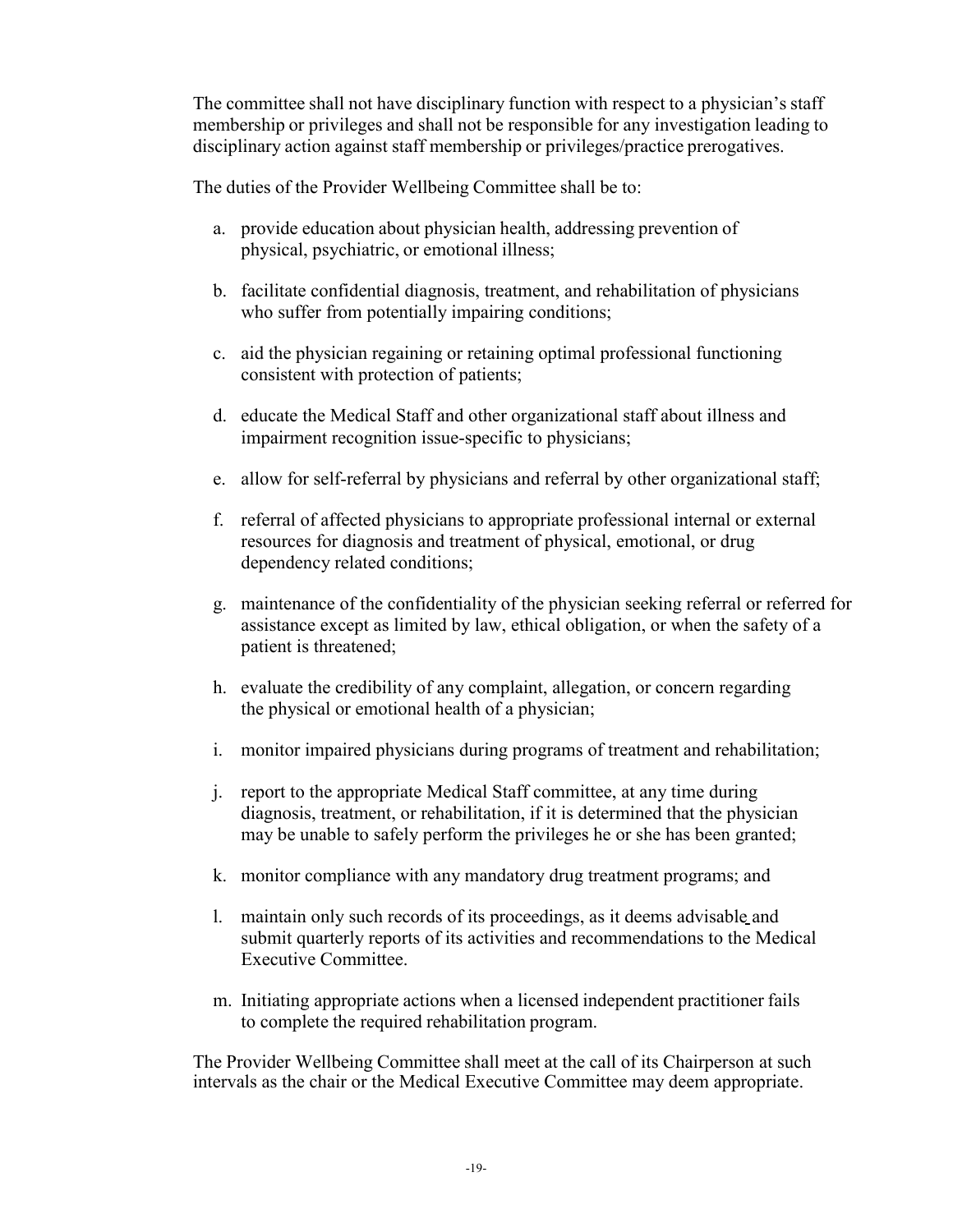#### **18.3-8 Quality and Safety Committee**

The Quality and Safety Committee shall be composed of the Chief of Staff, the Chief of Staff-Elect and two (2) at large members of the Medical Staff appointed by the Chief of Staff. Non-physician members may include the Chief Medical Officer, Associate Chief Medical Officer, Chief Operations Officer, Vice President of Patient Care Services, Vice President of Quality, and the Director of Risk Management. The Committee shall be Co-Chaired by a medical staff member and an administrative member of the committee.

The Quality and Safety Committee has a central role in the initiation, performance and maintenance of the organization's performance improvement program. The fundamental responsibilities and duties of the Quality and Safety Committee shall be to:

- a. set priorities for organizational performance improvement activities that are designed to improve patient care processes and outcomes;
- b. develop performance improvement training programs for the organization's staff;
- c. foster communication among all departments and services;
- d. prioritize and select specific performance improvement team projects;
- e. receive aggregate reports related to performance improvement activities from Hospital support services, Medical Staff clinical function committees and all organizational performance improvement teams;
- f. receive aggregate tissue and transfusion reports;
- g. have direct oversight of the following functions:
	- 1) Improving Organizational Performance
	- 2) Leadership
- h. prepare an annual appraisal of the organization's performance improvement program; and
- i. maintain a permanent record of its proceedings and submit quarterly reports of its activities and recommendations to the Medical Executive Committee.

The Quality and Safety Committee shall meet quarterly or as often as necessary at the call of its Chairperson.

## **18.3-9 Quality Review Committees (QRC)**

Each department of the Medical Staff shall have a Quality Review Committee (QRC). Each department's QRC may meet separately or jointly with the QRCs of other departments at the discretion of the Chair of the Department and as approved by the Medical Executive Committee.

Each departmental QRC shall monitor the quality and appropriateness of clinical services provided by those holding clinical privileges in its department related to the divisions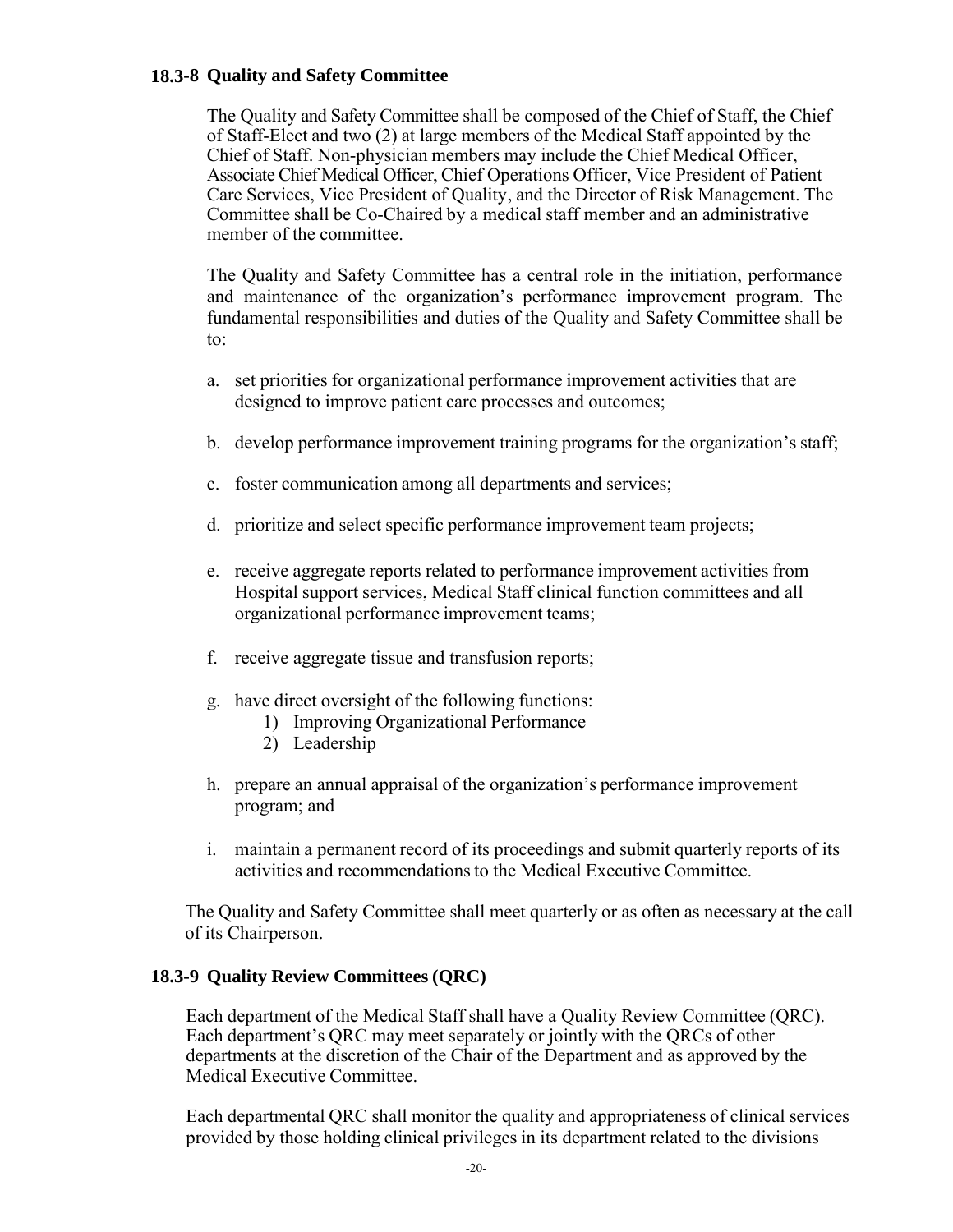represented by the QRC*.* When requested, the QRC shall also make recommendations to the Credentials and/or Medical Executive Committees related to specific credentialing issues. The Chair of the Department, however, shall have the ultimate duty and responsibility to make recommendations regarding credentialing issues to the Credentials and/or Medical Executive Committees.

The duties and responsibilities of the QRC's shall be to:

- a. evaluate and improve the quality of care provided to Hospital patients which may include accurate and timely medical record documentation;
- b. conduct patient care reviews for the purpose of analyzing and evaluating the quality and appropriateness of care and treatment including practitioner specific data for medication usage, medical records, transfusion review and operative and invasive care, provided by practitioners within the divisions of the departments represented by the QRC;
- c. perform peer review and/or other physician specific intensified assessments when indicated or requested by an appropriate Medical Staff committee;
- d. identify system problems requiring process improvement activity and make such recommendations to the Quality and Safety Committee;
- e. take appropriate actions when important problems in patient care or opportunities to improve patient care are identified;
- f. recommend to the Chairperson of the Department, those Medical Staff policies and procedures as may be necessary to conduct patient care and administrative Medical Staff activities;
- g. communicate the significant results of peer review and performance improvement activities to relevant practitioners;
- h. implement programs that assess compliance with clinical practice guidelines and other recognized standards of care;
- i. assume all duties and responsibilities of the departments related to quality assessment, peer review and performance improvement, which have not been otherwise assigned to the Chair of the Department and as may be described in the Bylaws and/or Rules and Regulations; and
- j. maintain a permanent record of its proceedings and submit periodic and quarterly reports of its activities and recommendations to the Medical Executive Committee.

The Quality Review Committees shall meet quarterly or as often as necessary at the call of its chairperson.